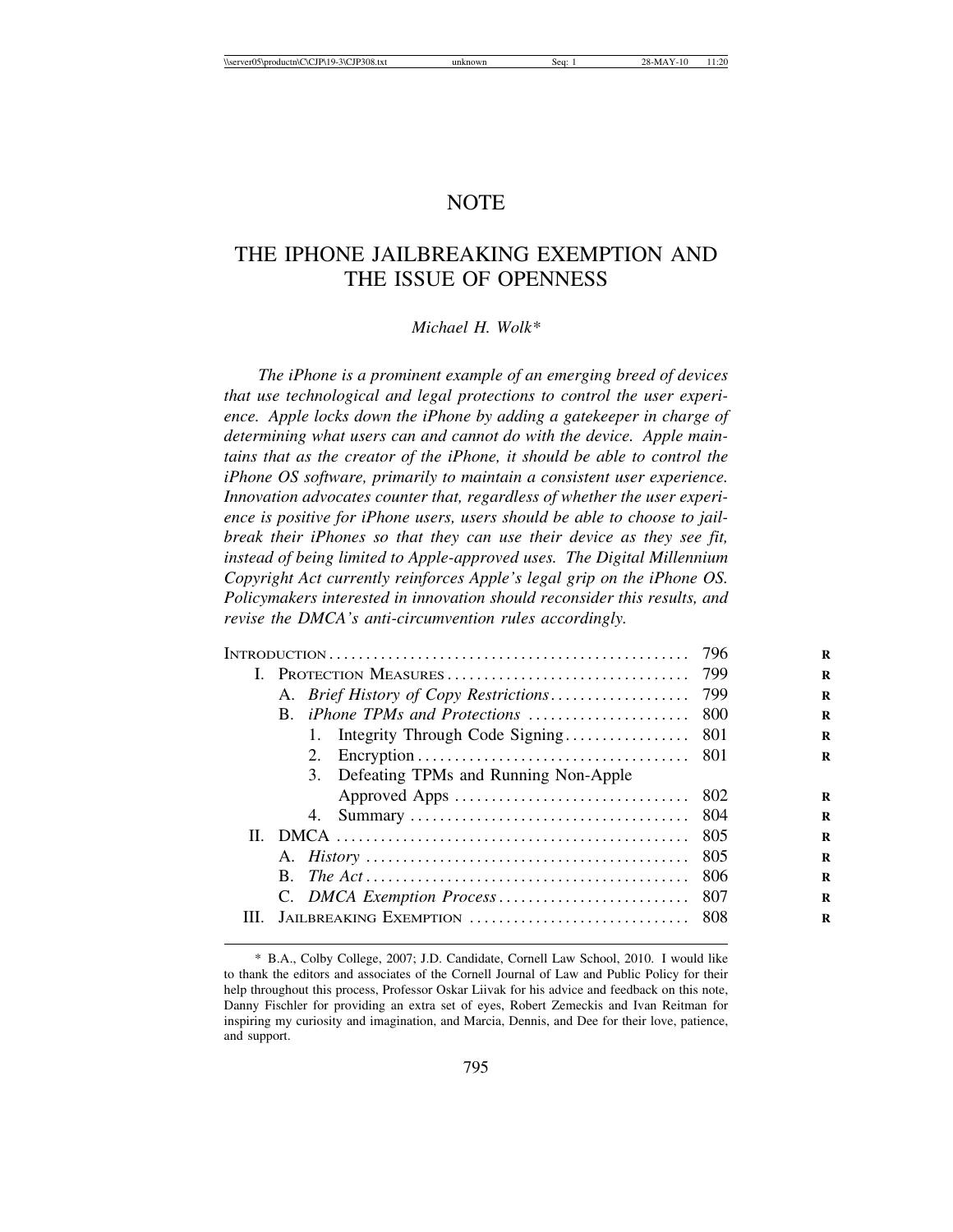|     |           | A. Electronic Frontier Foundation (EFF)                                                             | 809 |
|-----|-----------|-----------------------------------------------------------------------------------------------------|-----|
|     |           | Jailbreaking Methods Vary<br>1.                                                                     | 809 |
|     |           | Section $117 \ldots \ldots \ldots \ldots \ldots \ldots \ldots \ldots \ldots \ldots$<br>$2_{1}$      | 810 |
|     |           | 3 <sub>1</sub>                                                                                      | 810 |
|     |           |                                                                                                     | 811 |
|     | <b>B.</b> |                                                                                                     | 813 |
|     |           | $1_{\cdots}$<br>Section $117 \ldots \ldots \ldots \ldots \ldots \ldots \ldots \ldots \ldots \ldots$ | 814 |
|     |           | 2.                                                                                                  | 815 |
|     |           |                                                                                                     | 816 |
|     |           | C. Other Views on the Proposed Exemption                                                            | 818 |
| IV. |           |                                                                                                     | 819 |
|     |           | A. Consumer Harm                                                                                    | 820 |
|     |           |                                                                                                     | 821 |
|     |           |                                                                                                     | 823 |
|     |           | $\mathbf{1}$                                                                                        | 823 |
|     |           | $2^{\circ}$                                                                                         | 825 |
|     |           | 3.                                                                                                  | 825 |
|     |           | 4. Policy: Innovation Incentives                                                                    | 827 |
|     |           |                                                                                                     | 828 |
|     |           |                                                                                                     |     |

#### **INTRODUCTION**

On March 31, 2009, Skype, an online communications company, released an application for Apple's wildly popular iPhone.<sup>1</sup> Skype develops software for computers, stand-alone telephone devices, and mobile devices such as the iPhone that enables Skype users to conduct free or extremely low-cost phone calls to other Skype users or to landline and mobile numbers throughout the world.2 Two days after the application was released, Skype announced that over one million copies of the program were downloaded, equivalent to roughly six downloads per second.3 Although the high volume of initial downloads suggested significant interest in the application, there are some limitations to its operation that may have surprised Skype users. Skype for the iPhone connects calls only through a Wi-Fi connection cannot route calls over the phone carrier's wireless data network.4 This means consumers can place Skype calls through the Wi-Fi network at Starbucks, but they will not be able to enjoy the same service in locations beyond the short reach

<sup>1</sup> *Today in Business*, N.Y. TIMES, Mar. 30, 2009, at B2. <sup>2</sup> *See* Skype International Calling, http://www.skype.com/prices/callrates (last visited Mar. 7, 2010). <sup>3</sup> Posting of Peter Parkes to Share Skype Blog, http://share.skype.com/sites/en/2009/04/

skype\_for\_iphone\_zooms\_past\_on.html (Apr. 2. 2009) (noting that "Skype for iPhone zooms past one million downloads"). <sup>4</sup> Ryan Kim, *App Connects iPhone Users with Skype*, S.F. CHRON., Mar. 31, 2009, at

C1.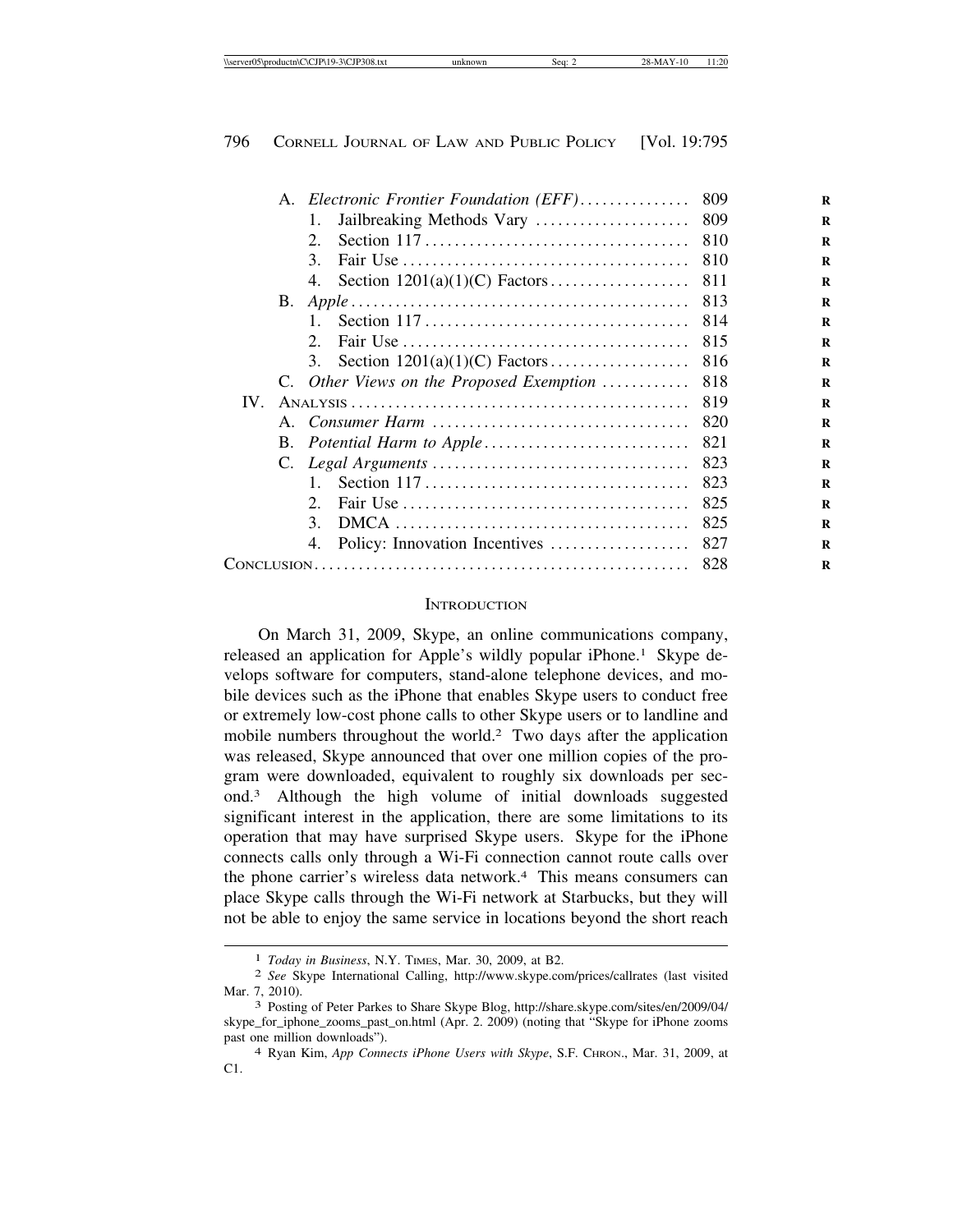of a Wi-Fi connection.5 The obvious question is, why? The answer is complicated, but the most basic reason is because Apple Inc. (Apple) is the gatekeeper of all iPhone software and, through legal and technical methods, the company only permits iPhone users to download Appleapproved software.6 While this type of approach provides benefits for Apple, application developers, and iPhone users, I believe there are negative aspects of Apple's asserted control.

The introduction of the Skype application, or "app" in Apple's parlance, illustrates potential disadvantages of a "walled garden" or "appliancized" approach to consumer electronics.7 A walled garden is a system where an entity controls as many aspects of a product as possible and where features are only available if approved by a central authority. In the case of the iPhone, Apple controls the manufacturing process, the operating system that runs on the phone, the software used by other parties to develop apps, and the store that serves as the sole conduit for delivering apps to consumers' phones.<sup>8</sup> From Apple's perspective, managing access to the iPhone is about controlling the quality and consistency of the consumer's experience using the device.9 To this end, Apple took technological and legal steps to hamper the performance of certain tasks such as running unapproved apps or allowing consumers to take advantage of the iPhone operating system (OS) software's underly-

7 *See* JONATHAN ZITTRAIN, THE FUTURE OF THE INTERNET AND HOW TO STOP IT 59–61 (2008) (describing an information appliance as a device which "remains tethered to its maker's desires, offering a more consistent and focused user experience at the expense of flexibility and innovation"); *Apple's Deal with AT&T Follows a 'Walled Garden' Strategy*, *supra* note 6. **R** In this Note, I will primarily stick to the *walled garden* terminology as opposed to the possibly narrower terminology of *information appliances* or *appliancized hardware* as described in Professor Zittrain's *The Future of the Internet and How to Stop It*. According to Zittrain, the term *walled garden* may just refer to "a lack of interoperability" between systems while "information appliances" refers to contemporary tethered technology. E-mail from Jonathan Zittrain, Professor of Law, Harvard Law School and Kennedy School of Government, to Michael H. Wolk (Feb. 21, 2010, 00:51 EST) (on file with author).

8 Apple provides information about its App Store online. Apps for iPhone, http://www. apple.com/iphone/appstore/ (last visited Nov. 19, 2009).

9 *See infra* note 136 and accompanying text. **R**

<sup>5</sup> *See, e.g.*, FCC Radio Frequency Devices, 47 C.F.R. § 15.249 (2008), *available at* http://www.access.gpo.gov/cgi-bin/cfrassemble.cgi?title=200847; DANNY BRIERE & PAT HUR-LEY, WIRELESS NETWORK HACKS & MODS FOR DUMMIES 110 (2005) (noting the relatively weak strength of Wi-Fi signals).

<sup>6</sup> *See Apple's Deal with AT&T Follows a 'Walled Garden' Strategy*, ECON. TIMES (India), July 9, 2008, http://www1.economictimes.indiatimes.com/articleshow/msid-3212643,flstry-1.cms (discussing Apple's model of control for the iPhone and how some experts view Apple's tight control over the device as a mistake); Chris Foresman, *Latest iPhone Developer Agreement Bans Jailbreaks*, ARS TECHNICA, Apr. 1, 2009, http://arstechnica.com/apple/news/ 2009/04/latest-iphone-developer-agreement-bans-jailbreaks.ars. *But see* Yukari Iwatani Kane, *Breaking Apple's Grip on the iPhone*, WALL ST. J., Mar. 6, 2009, a*vailable at* http://online. wsj.com/article/SB123629876097346481.html#.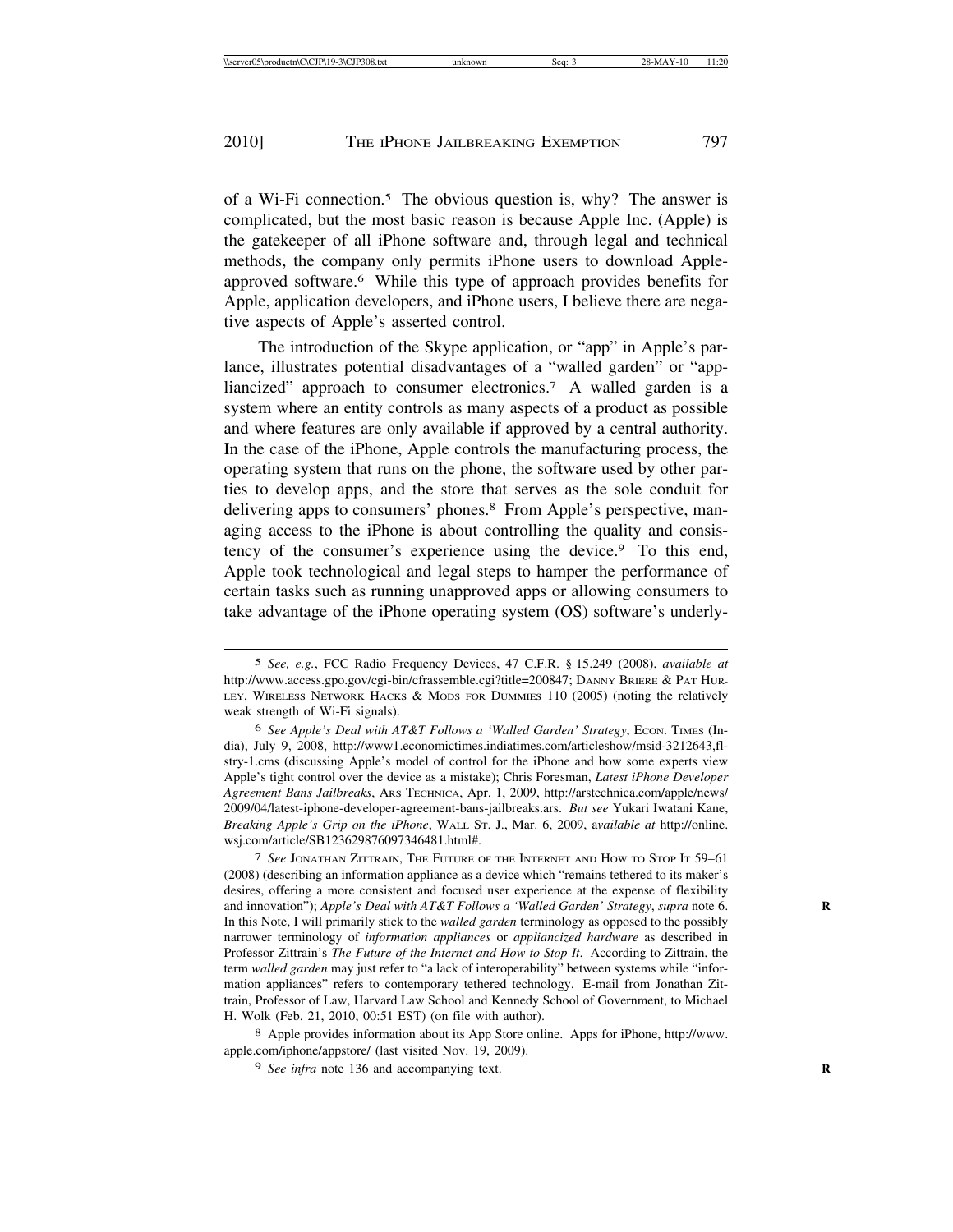ing UNIX system to compile and run text editors and even web server software.10

Apple's strategy for controlling the iPhone includes the use of software and development contracts or licenses,<sup>11</sup> hardware and software technologies designed to ensure the iPhone is used only in the manner prescribed by Apple,<sup>12</sup> and protections under copyright law.<sup>13</sup> A key element of Apple's copyright protections is the threat of recourse for violating the anti-circumvention provisions of the Digital Millennium Copyright Act (DMCA).14 The DMCA provides a cause of action, potentially steep fines, and criminal sanctions for defeating a technological protection measure (TPM) designed to protect access to a protected work, and it provides sanctions for trafficking in a "technology, product, service, device, component, or part thereof" that provides access to works protected by a TPM.15 Apple argues that the DMCA protects against a controversial technique known as jailbreaking.16 Jailbreaking enables iPhone users to change or modify the operating system running

<sup>10</sup> I do not know why a user would want to run software such as the open-source Apache web server or Vim (a classic text editing program) on the tiny, low-powered iPhone other than to prove it is possible. Web server software is more typically run on computer systems with higher-performance hardware than that available on a laptop or portable computing device like the iPhone. Regardless, hackers were able to do so no later than July 25, 2007. Chad Shmukler, *Hacked iPhone Now Running Apache, Python, Vim*, IPHONEFAQ.ORG, July 25, 2007, http://www.iphonefaq.org/archives/97212. <sup>11</sup> *See, e.g.*, APPLE INC., IPHONE SOFTWARE LICENSE AGREEMENT (2009), http://images.

apple.com/legal/sla/docs/iphone.pdf (describing restrictions on the consumers' use of the iPhone including a prohibition of modifying, reverse-engineering, and otherwise creating derivative works using the iPhone OS software). Also, the "iPhone Developer Program License Agreement" limits how a developer may use Apple's development products to produce apps. The license is not publicly available on Apple's site, however, one version is referenced in a news piece describing the addition of terms banning the act of jailbreaking as well as selling applications for jailbroken phones. Foresman, *supra* note 6. This Note does not explore the implications of the contracts and licenses ("Agreements") that bind iPhone owners and developers. Whether or not copyright law precludes the jailbreaking behavior discussed herein, there remain issues with the Agreements and other laws. For example, it is possible that a court might find jailbreaking to be a violation of the Agreements. On the other hand, the Agreements could potentially be preempted by copyright law. This Note's narrow scope, the implications of the Digital Millennium Copyright Act on jailbreaking, does not attempt to answer the wider question of whether jailbreaking violates any United States laws or the

Agreements.<br><sup>12</sup> *See infra* Part I.B (discussing the iPhone TPMs).<br><sup>13</sup> *See infra* Part II (discussing the history and current applications of the DMCA).<br><sup>14</sup> 17 U.S.C. § 1201 (2006).

<sup>15</sup> *Id.* § 1201(a)(2). A civil cause of action for defeating a TPM is available in 17 U.S.C. § 1203, and 17 U.S.C. § 1204 provides for criminal sanctions. See 17 U.S.C. § 1203 (2006) (Defining civil remedies for violations of §§ 1201 and 1202); 17 U.S.C. § 1204 (2006) (Describing criminal penalties for certain willful violations of §§ 1201 and 1202). Section  $1201(a)(2)$  is one of the DMCA's anti-trafficking provisions, and §  $1201(a)(1)(A)$  provides the actual ban on the circumvention of a TPM. 17 U.S.C.  $\S$  1201(a)(2); 17 U.S.C.  $$ 1201(a)(1)(A).$ 

<sup>16</sup> *See infra* notes 153 to 155 and accompanying text. **R**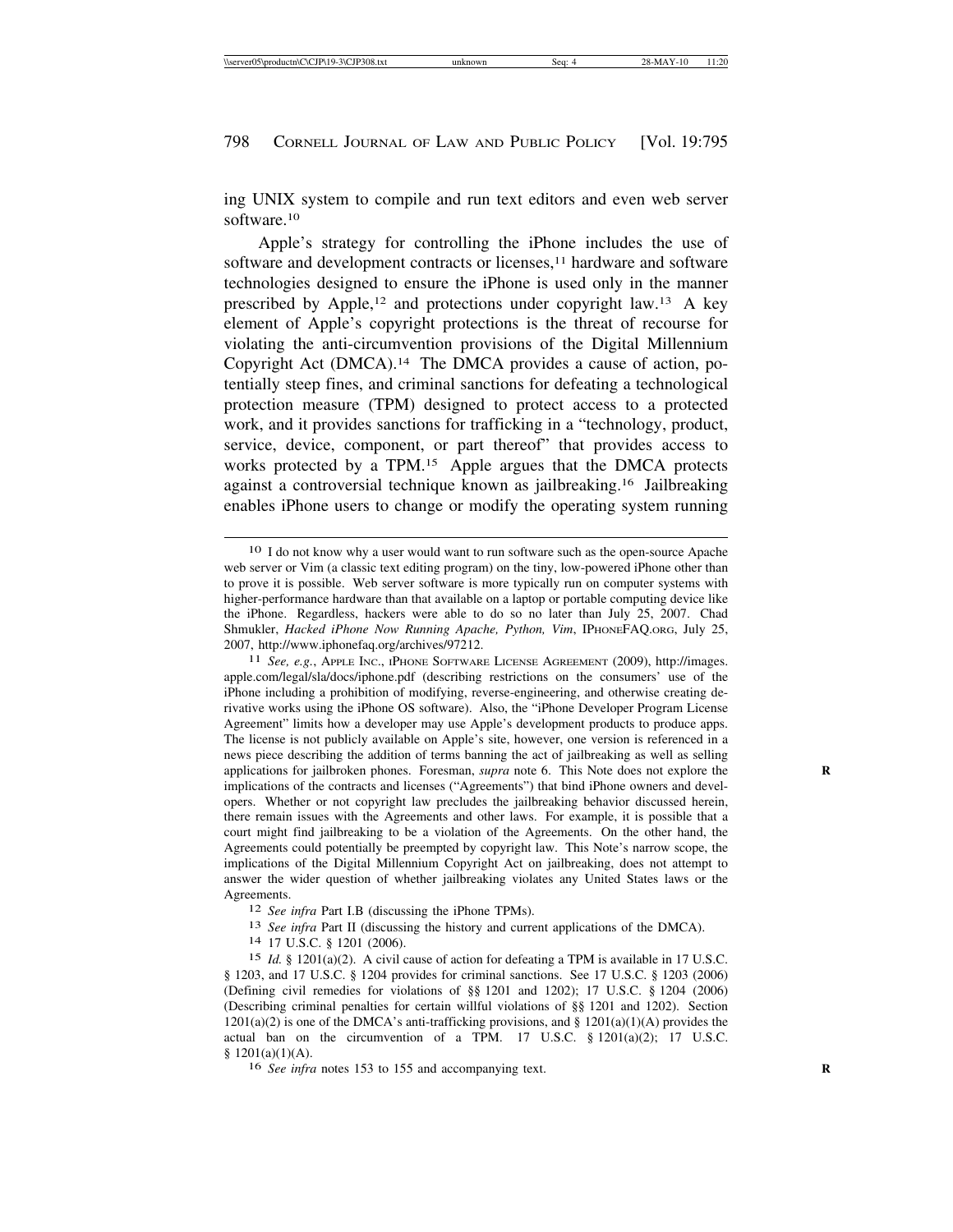on the iPhone so that it is capable of performing tasks and running other software (such as a full-featured version of Skype) regardless of Apple's approval.17

While some commentators have argued that Apple's DMCA claims are quite weak,18 this Note argues, despite my preference for permitting tinkering, that Apple will be able to rely on the DMCA to provide legal muscle in support of the iPhone's tethered control. This Note aims to examine the ongoing dispute over the legality of jailbreaking and to use this dispute to discuss some of the negative implications of today's DMCA policy. Part I presents background information on the use of TPMs, as well as a specific discussion of the protections employed on the iPhone. Part II examines the DMCA and the anti-circumvention rules. Part III analyzes the ongoing anti-circumvention waiver application for jailbreaking devices including the iPhone. Part IV steps back and analyzes how the DMCA has been and is likely to be applied, as well as the greater implications of this policy.

## I. PROTECTION MEASURES

# A. *Brief History of Copy Restrictions*

There is a long history of copyright holders working to prevent the electronic reproduction of their works. In the 1980s, a piece of hardware commonly referred to as a dongle was used as a key for unlocking software.19 Dongle-protected software would not run on a computer unless the dongle was attached to one of the machine's ports.20 Software licenses were sold with a single dongle, and this scheme made it difficult to run copied software on multiple machines since the software would only run if the dongle was connected to the computer.21

Similar attempts at copy control have been used for audio and video media. For example, technologies such as analog copy protection (ACP) prevent or distort the copying of protected content on the VHS format.22

<sup>17</sup> *Id.* <sup>18</sup> Kane, *supra* note 6; *see infra* note 175. **<sup>R</sup>**

<sup>19</sup> Microprocessor for Executing Enciphered Programs, U.S. Patent No. 4,168,396 (filed Sept. 18, 1979); *see* BRUCE SCHNEIER, SECRETS & LIES: DIGITAL SECURITY IN A NETWORKED WORLD 251 (2000); J.D. Biersdorfer, *Q & A; The Mystery of the Dongle*, N.Y. TIMES, Oct. 15, 1998, at G4. <sup>20</sup> SCHNEIER, *supra* note 19, at 251. **<sup>R</sup>**

<sup>21</sup> *See generally id.* at 251–53 (describing how the dongle functions as a copy protection mechanism).<br><sup>22</sup> *See* Rovi ACP Guide, http://www.rovicorp.com/products/content\_producers/protect/

acp.htm (last visited Nov. 22, 2009). Once, unaware of ACP, I spent a long afternoon during eighth grade creating a compilation of short clips from Alfred Hitchcock films for a class presentation on the director. The ACP made the images on the VHS tape compilation oscillate in degrees of brightness.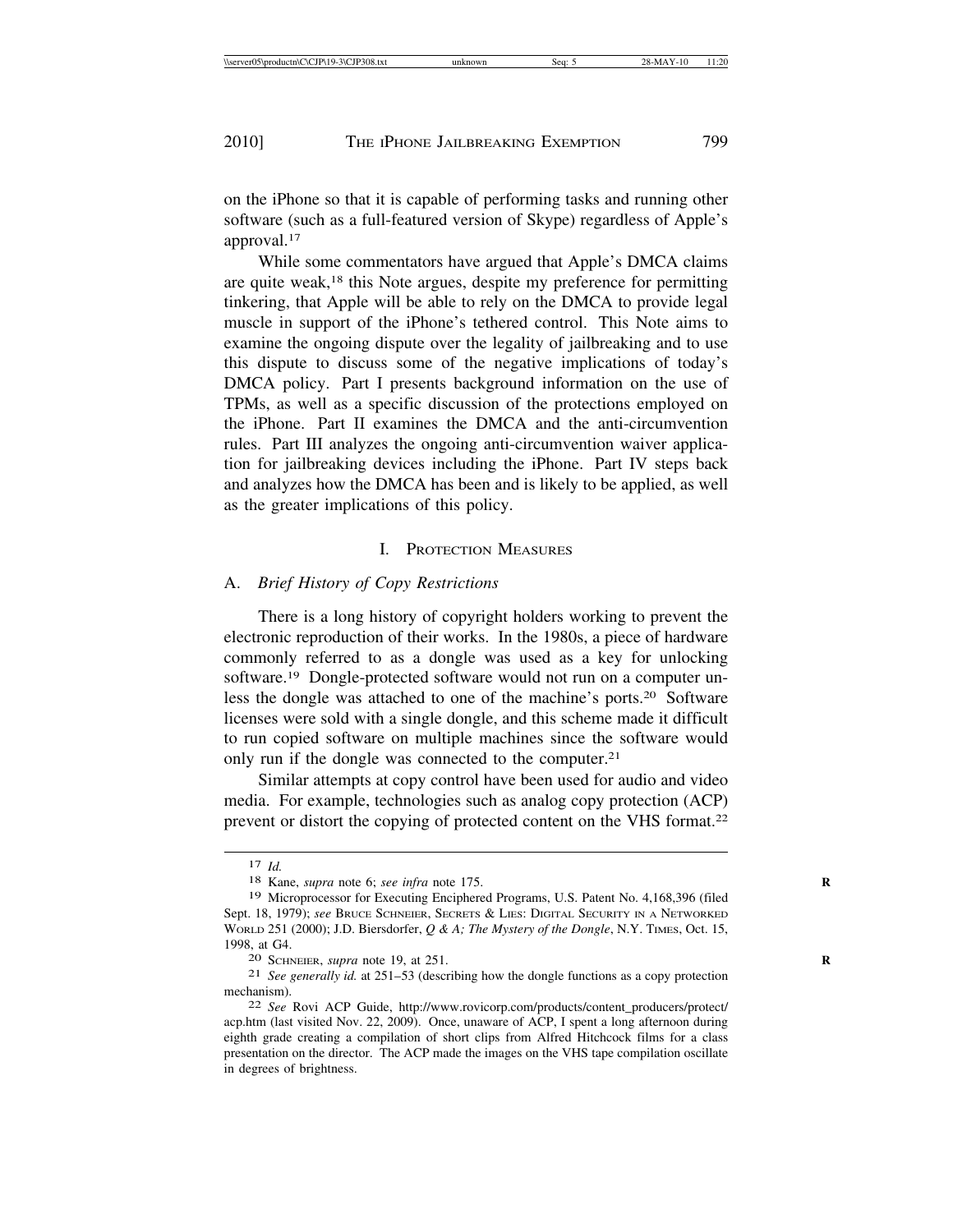More recently, record companies attempted to block compact disc copying by using copy protection technology.23

Today, companies commonly use as a means of protecting digital audio and video files sold over the internet. For example, Apple utilizes a type of TPM called FairPlay to regulate the use of audio files it sells through its iTunes store.24 FairPlay-protected music can be played on Apple's iPod music players, on a limited number of authorized computers, and can be burned onto compact discs a limited number of times.25 The iPhone, too, is capable of playing FairPlay-protected tracks.26

#### B. *iPhone TPMs and Protections*

Besides supporting protected media files, the iPhone has many layers of TPMs designed to control or prevent certain uses of the device, including two protections that are most relevant to this discussion.27 First, the iPhone uses a technique called code signing as a part of a TPM designed to ensure that everything from the iPhone OS to the apps loaded on the phone have not been modified in any way.28 Second, the iPhone OS is encrypted by Apple, and cannot be run on any device, including the iPhone, without being decrypted first.29 The first sub-section will discuss these TPMs and how they are used on the iPhone. The following sub-section will discuss some common techniques used to modify the

<sup>23</sup> CD copy prevention gained some notoriety after Sony BMG released over fifty different CD titles containing technology that unintentionally left Windows-based computers vulnerable to computer viruses. *See* Edward W. Felten & J. Alex Halderman, *Digital Rights Management, Spyware, and Security*, IEEE SECURITY & PRIVACY, Jan.–Feb. 2006, at 18–23 (describing Sony's copy protection technology). <sup>24</sup> Steve Jobs, Apple's CEO, posted an essay on February 6, 2007, describing Apple's

current use of its FairPlay technology, and the resulting complications stemming from its use. Steve Jobs, *Thoughts on Music*, APPLE.COM, Feb. 6, 2007, http://www.apple.com/hotnews/ thoughtsonmusic/.

<sup>25</sup> About iTunes Store Authorization and Deauthorization, http://support.apple.com/kb/ HT1420 (last visited Nov. 22, 2009) (explaining the authorization process for protected media).

<sup>26</sup> Apple iPhone Technical Specifications, http://www.apple.com/iphone/specs.html (last visited Nov. 22, 2009) (describing ability to play protected AAC files, also known as FairPlayprotected M4P files). <sup>27</sup> This section will use the term *TPM* when referring to technical methods of restricting

use of the iPhone device. While the definition of TPM is specific in the DMCA, part of the dispute addressed here depends on whether certain protections are actually TPMs protected by the DMCA. The term TPM is used here for the sake of simplicity, and its use is in no way an attempt to provide passive support for Apple's position. *See infra* Part I.B (discussing the iPhone's TPMs). <sup>28</sup> FRED VON LOHMANN & JENNIFER S. GRANICK, ELECTRONIC FRONTIER FOUNDATION,

COMMENT: IN THE MATTER OF EXEMPTION TO PROHIBITION ON CIRCUMVENTION OF COPYRIGHT PROTECTION SYSTEMS FOR ACCESS CONTROL TECHNOLOGIES 7 (2008), *available at* http:// www.copyright.gov/1201/2008/comments/lohmann-fred.pdf [hereinafter EFF COMMENT].

<sup>29</sup> *Id.*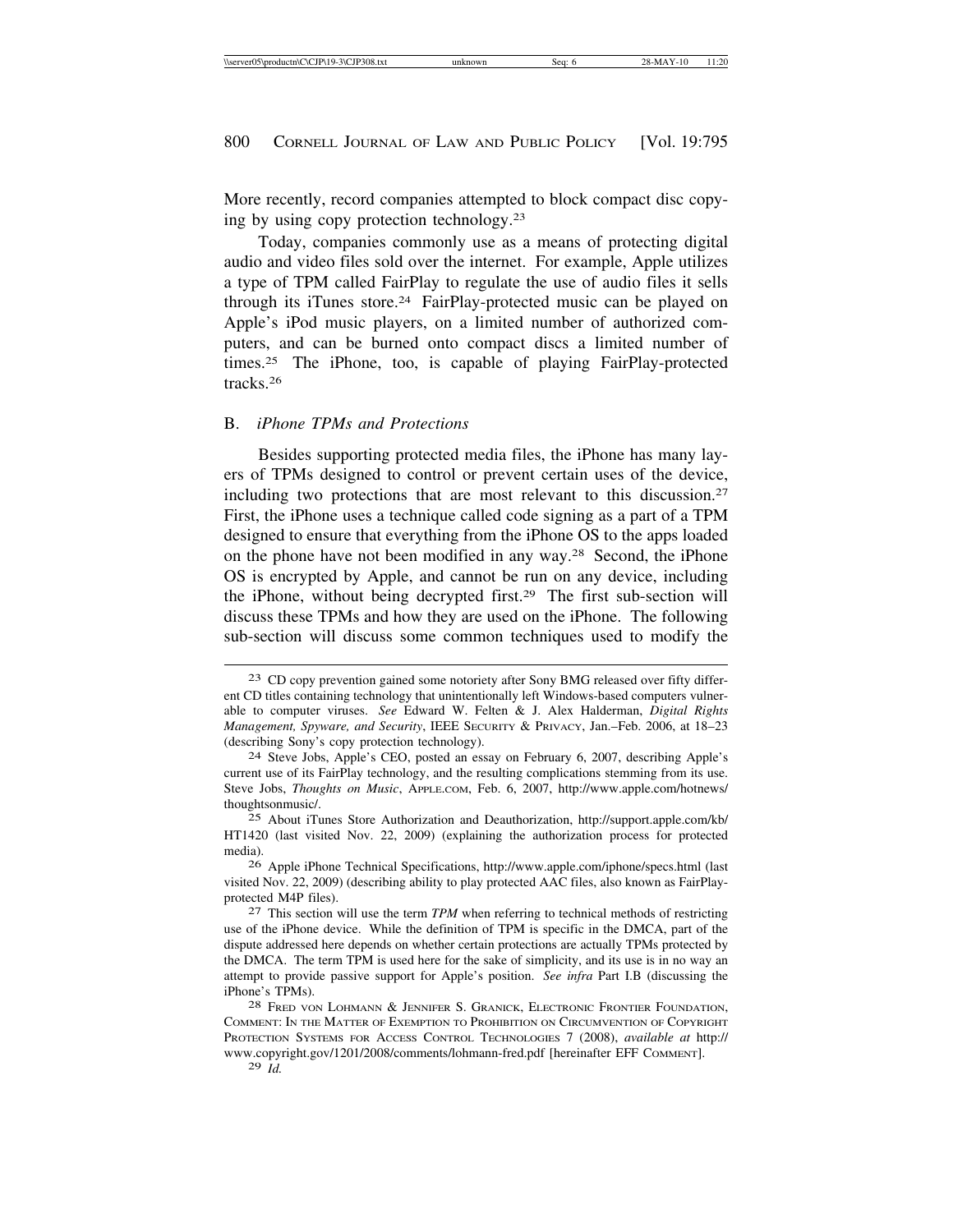iPhone and defeat these TPMs and how these changes impact the operation of the iPhone device.

# 1. Integrity Through Code Signing

To ensure that it runs Apple-approved apps only, the iPhone incorporates a practice called code signing. Each app downloaded from the app store is code signed by Apple. Code signing uses a mathematical technique30 to ensure that the app in use was distributed by Apple and that it has not been modified in any way.<sup>31</sup> While no computer authentication or security technique is foolproof, code signing is considered to be extremely reliable and is used in most modern operating systems.<sup>32</sup> Since code signing on its own is a method for testing data integrity, the iPhone's OS uses this technique to enforce a policy of only running properly signed apps. Every time a user attempts to run an app, the iPhone's OS performs an S-Check to enforce this policy. The S-Check functions as a gatekeeper that only runs an app if the S-Check can verify the App code's integrity through code signing in order to confirm the code was signed by Apple and was not subsequently modified.<sup>33</sup> Through the S-Check, Apple maintains its policy of control over the functionality of the iPhone by ensuring that consumers can only use Apple-approved apps.

# 2. Encryption

Portions of the iPhone OS are encrypted.<sup>34</sup> When an OS is stored in an encrypted form, its storage makes the software unusable and indecipherable until it has been decrypted back to its usable form. A simple analogy would be if one were to encrypt this Note. One could re-order every word (or letter) until the Note became an apparently meaningless

(2002) (discussing hash functions).<br><sup>31</sup> For a quick overview and some helpful sources, see SCHNEIER, *supra* note 19, at 163.

<sup>30</sup> Code signing uses cryptographic hash functions. For a given hash function, and a given input, the resulting value is a constant. Any change in the input will lead to a different output. Because of these properties, a code signing technique can be used where a particular piece of software is used as the input for a hash function, and the output value is made available to the public on the producer's website or through some other means of public distribution. Savvy computer users can then run their copy of the software through the same hash function to ensure that their output value matches the official value. By using this method, a computer user can ensure they are using an unmodified version of the software. For a longer overview and useful sources, see JOHN VIEGA ET AL., NETWORK SECURITY WITH OPENSSL 192–95

<sup>32</sup> *See* APPLE INC., MAC DEV CENTER, CODE SIGNING GUIDE (2009), *available at* http:// developer.apple.com/mac/library/documentation/Security/Conceptual/CodeSigningGuide/ CodeSigningGuide.pdf (offering a pared-down explanation of code signing, and how the technique is used in Apple's Mac OS X operating system).<br><sup>33</sup> The iPhone Dev Team produced a video explaining the jailbreaking process it uses in

the software it releases. Internet Video: 25C3: Hacking the iPhone, http://video.google.com/

<sup>&</sup>lt;sup>34</sup> See id. (stating that the kernel, a high-level component of the iPhone OS, is stored in an encrypted form on the iPhone's NAND flash memory).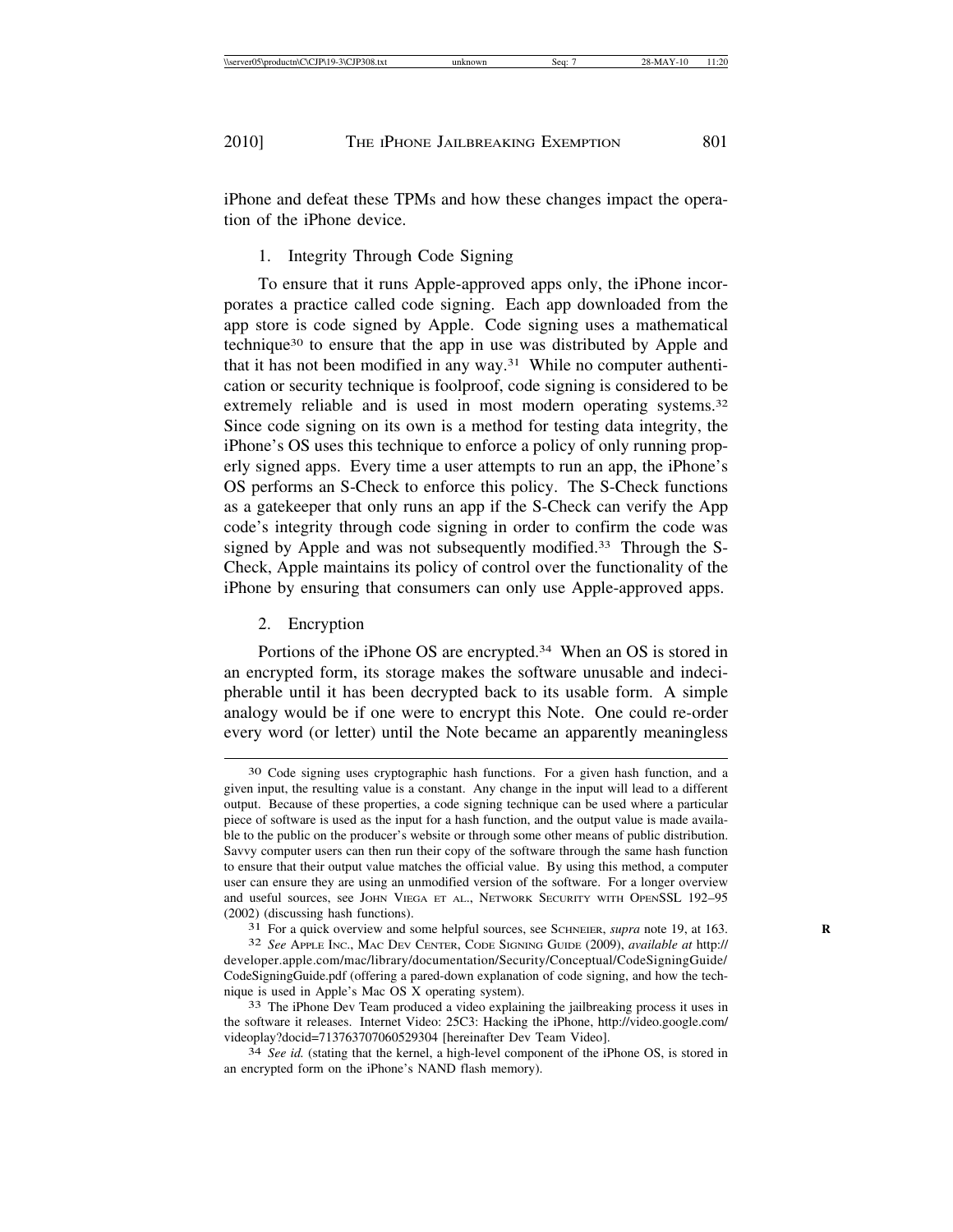series of alpha-numeric symbols. If one wished to then edit or understand the encrypted Note, one would have to decrypt, or reorder, the words first so that they could be understood. For jailbreaking the iPhone, the primary impact of iPhone OS encryption is that the operating system cannot be usefully modified until it is understood, and it cannot be understood until it is first decrypted.

# 3. Defeating TPMs and Running Non-Apple Approved Apps

There is more than one way to modify an iPhone in order to run outside apps. This section will focus on a jailbreaking technique used by a non-Apple-affiliated group called "iPhone Dev Team."35 Much of the work performed by this group focuses on enabling the iPhone to run any program the user wants,36 often by finding ways to defeat the S-Check.

Methods for defeating S-Check can be divided between those that rely on updateable iPhone OS software and those that rely on immutable hardware.<sup>37</sup> For software-based attacks,<sup>38</sup> one can take advantage of vulnerabilities or holes in the way the iPhone OS operates, bypass the S-Check process, and successfully run the desired software.39 A problem with this type of exploit is that once a hole is discovered, Apple can fix it in a new version of the operating system. It may take a lot of time to research and find these errors, and so a battle ensues between the party trying to control (Apple) and those users who wish to break free of these restrictions.40 Because Apple can patch software exploits, defeating S-Check in this manner becomes an exercise in futility.

<sup>35</sup> *See* Dev-Team Blog, http://blog.iphone-dev.org/ (last visited Mar. 14, 2010). Some will refer to groups like iPhone Dev Team as hacker groups or hackers. The reason for doing so is based on negative connotations that are sometimes associated with the term *hack*. For example, the EFF, who supports a jailbreaking exemption, does not describe the activities as hacks or the participants as hackers. *See EFF COMMENT, supra* note 28. Apple, on the other hand, opposes the proposed exemption and has used these terms in order to suggest that the associated acts are dirty or illegal. *See* APPLE COMMENT, *infra* note 120. This is an unfortunate reality especially considering that today's hackers can also be viewed as the modern version of the previous generations of tinkerers who were just interested in how things work.

<sup>36</sup> *See* Dev-Team Blog, *supra* note 35. The Dev Team provides information and **R** software so that iPhone users can continue to run the latest official version of Apple's iPhone OS with modifications so they can run apps and other code from any source they choose. *Id.* 37 Defining what constitutes hardware versus software is not always straightforward, in

part, because much of what can be accomplished using hardware can also be achieved through software. See, e.g., ZITTRAIN, *supra* note 7, at 13-14 (comparing hard-wired hardware to software and noting that much of what can be embedded in hardware can also be achieved through software). <sup>38</sup> The term *attack* might evoke thoughts of violence, however, its use here is meant

solely to describe methodologies for changing software's functionality.

<sup>39</sup> The specific exploit is not important and could be a stack overflow or similar code injection technique. *See* Dev Team Video, *supra* note 33. **R**

<sup>40</sup> A good example of this battle is an exploit purportedly used by a software company to allow users to install third-party apps on iPhones. The exploit worked through a vulnerability in the iPhone image processing software. The software, when reading an image, could be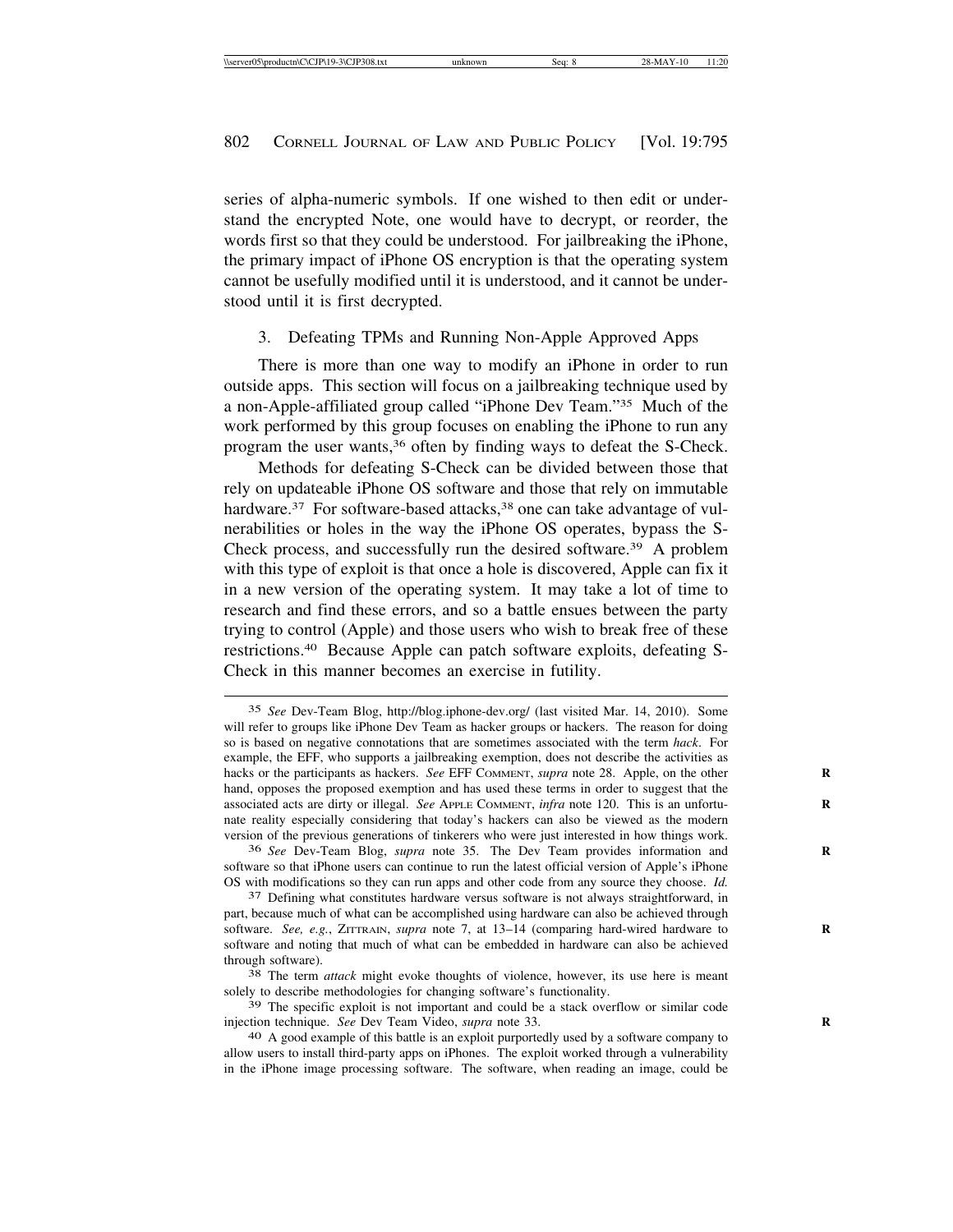As an alternative, groups such as iPhone Dev Team embraced a method that avoids this battle by exploiting the design of the iPhone's hardware instead of the more dynamic software.<sup>41</sup> Although Apple can update much of the iPhone OS to fix vulnerabilities, it cannot easily modify how the iPhone's hardware and low-level code operates.<sup>42</sup> As a result, exploits that rely on vulnerabilities at the hardware level avoid the back-and-forth fighting that occurs with exploits at the software level.<sup>43</sup>

One popular hardware-based method for overcoming the S-Check for apps is by undermining the S-Check early in the startup process. Apple protects the S-Check, which runs closer to the "surface" of the software by requiring successive code-checks by programs running "deeper" in the startup process.<sup>44</sup> Figure 1 diagrams the succession of programs that initiate when a user powers on the iPhone: SecureBoot must load the LLB, the LLB must load iBoot, iBoot must load the Kernel, and the Kernel is the program responsible for loading/running apps.45

#### FIGURE 1



The padlocks in Figure 1 affixed to Apps, Kernel, and iBoot show that those programs will function only if each passes a code signing check demonstrating the program's integrity.46 This type of security

tricked into running code hidden in the image file. The code hidden in the image bypassed the S-Check, and made it possible to run unauthorized third-party apps on the iPhone. Once Apple fixed the image reading program in future versions of the iPhone OS, this vulnerability could not be exploited. *See* DAVID JURICK ET AL., IPHONE HACKS 8 (2008) (describing the back and forth as a cat-and-mouse scenario); Deconstructing the iPhone SDK: Malware, http:// mikeash.com/?page=pyblog/deconstructing-the-iphone-sdk-malware.html (Mar. 20, 2008, 16:58).<br><sup>41</sup> *See* Dev Team Video, *supra* note 33.<br><sup>42</sup> *See id* 

<sup>42</sup> *See id.* <sup>43</sup> *See* JURICK ET AL., *supra* note 40, at 15; Cat. Bag. Mouse., http://blog.iphone-dev.org/ **<sup>R</sup>** post/92185631/cat-bag-mouse (Apr. 2, 2009) (discussing how once a particular version of iPhone hardware is jailbroken, there is minimal difficulty in jailbreaking the device in the future because software updates do not impact the underlying vulnerability). <sup>44</sup> *See* JURICK ET AL., *supra* note 40, at 15. **<sup>R</sup>**

<sup>45</sup> *See id.*

<sup>46</sup> *See id.*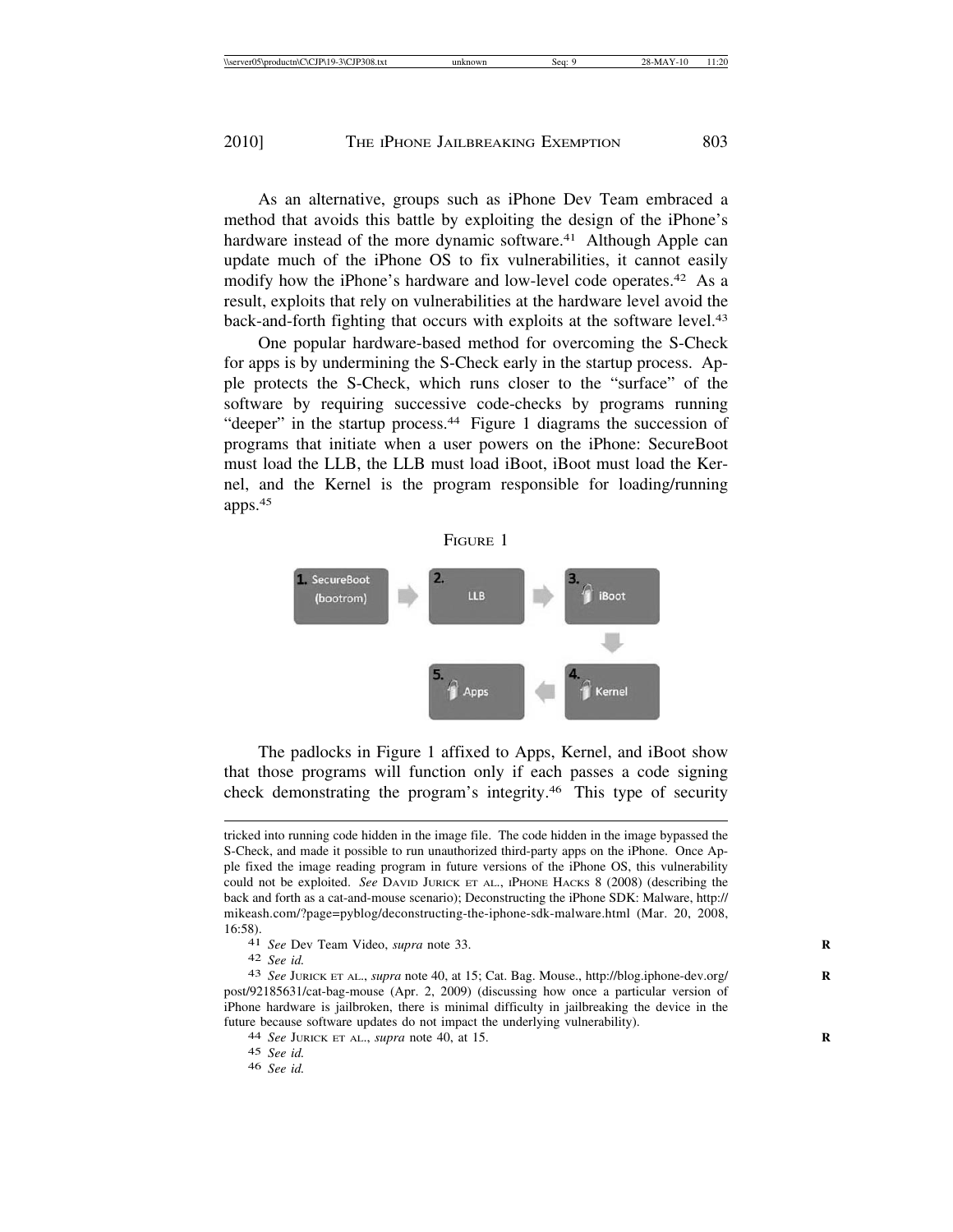scheme is known as a circle-of-trust model.<sup>47</sup> The reason someone seeking to run a third-party app cannot modify the Kernel to remove the S-Check is because the Kernel itself will not run unless the iBoot program has confirmed its integrity.<sup>48</sup> Similarly, the iBoot will not run unless the LLB first checks its integrity. This leads us to the hole in this chain. Although the LLB checks the integrity of the iBoot, no program checks the integrity of the LLB.49 This makes it possible to modify the LLB so that it no longer checks the iBoot prior to its execution.50 Once this occurs, the iBoot can also be modified. The Kernel can then be changed to disable S-Check and open the gate so that the iPhone will run apps or other code without any integrity check.<sup>51</sup>

While every detail of these exploits is not critical to the discussion, it is important to understand that there are many ways to enable the iPhone to run third-party apps. By defeating integrity checks at multiple levels, the method described above opens up the iPhone to running unofficial apps, as well as code that could compromise device security and other features designed to limit the impact of hardware malfunctions.52 One final important detail is that each app sold through Apple's store is wrapped with a TPM designed to prevent iPhone users from using apps that they find elsewhere online or get from a friend (i.e. pirated apps).<sup>53</sup> These protections remain after jailbreaking; however, online software exists to remove this TPM from apps.<sup>54</sup> Once the protection is removed, these stripped apps can be run on any jailbroken iPhone, but not on unmodified devices.

### 4. Summary

Apple's use of TPMs on the iPhone follows in the footsteps of earlier copy protection technologies. Jailbreaking not only makes it possible to run unapproved apps, but it also opens the door for the installation and use of pirated copies of official apps for sale in the iTunes App Store.55 The iPhone OS is not designed to distinguish between pirated apps and non-Apple-approved apps. Once the S-Check is removed, the

54 *Id.*

55 *See infra* note 138 (noting that jailbroken phones are often used for piracy purposes). **R**

<sup>47</sup> *See* CRICKET LIU & PAUL ALBITZ, DNS AND BIND 330 (5th ed. 2006) (describing use of chain-of-trust model in the context of securing DNS key-value pairs). <sup>48</sup> *See* Dev Team Video, *supra* note 33. **<sup>R</sup>**

<sup>49</sup> *See id.*

<sup>50</sup> *See id.*

<sup>51</sup> *See id.*

<sup>52</sup> *See infra* note 138 and accompanying text (discussing arguments for protecting the **R** iPhone).

<sup>53</sup> *See* Erica Sadun, *App Store DRM Cracked, but What's the Point?*, ARS TECHNICA, Feb. 2, 2009, http://arstechnica.com/apple/news/2009/02/poetic-justice-watch-crackulous-released-pirated-re-sold.ars.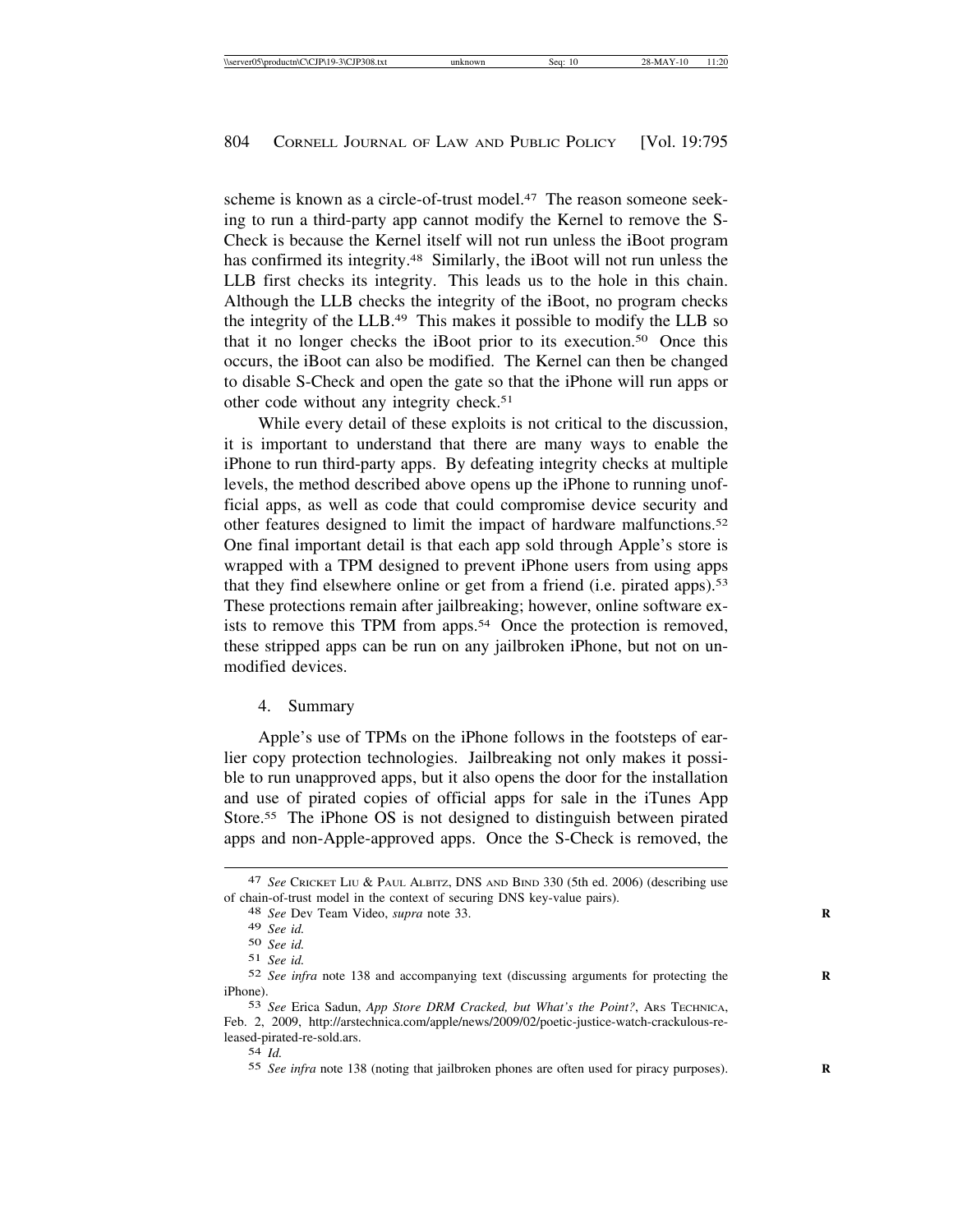iPhone OS only distinguishes between apps from Apple, which arrive protected by a TPM tying the app to its purchaser, and those without such protections.<sup>56</sup> Thus, to take advantage of pirated apps, a consumer must have access to an unprotected version of the app (stripped of Apple's tying TPM)57 and a jailbroken iPhone that does not check the integrity of apps, using S-Check, prior to their execution.58

#### II. DMCA

#### A. *History*

The contemporary copyright environment is one where many analog products such as books, VHS tapes, records, cassette tapes, and others have been supplanted by digital media such as e-books, compact discs (CDs), digital versatile discs (DVDs), and digital audio and video files. Unlike copies made from analog media, a digital copy is a perfect copy.59 Thus, with digital copying, copies made from other copies have the same quality as the original digital file.<sup>60</sup>

Digital copy prevention technology may serve as an example of a tangible response to media owners' fears of digital copying and piracy. These TPMs can be applied to control the use of audio and video files sold or licensed to consumers through online stores.<sup>61</sup> For example, a consumer is limited to playing protected audio files from Apple's iTunes Store on a set number of computers and digital media players made by Apple.62 Similarly, video files such as television episodes and movies are often wrapped with a TPM designed to limit the number of viewings and the types of devices that can access the content.63 A key problem with TPMs is that users can defeat these technologies, enabling unencumbered distribution of previously protected content.64 In response to the threat of digital copying, Congress passed the DMCA in hopes of

<sup>56</sup> *See* Sadun, *supra* note 53. **R**

<sup>57</sup> *Id.*

<sup>58</sup> *See* JURICK ET AL., *supra* note 40, at 14 (discussing the ability to use numerous third- **R** party applications on jailbroken iPhones); Sadun, *supra* note 53. **R**

<sup>59</sup> *See* H.R. REP. No. 105-551, pt. 1, at 9 (1998) [hereinafter DMCA H.R. REP. I] (discussing the background and need for legislation).

<sup>60</sup> *But see* Kevin Kelly, *Where Music Will Be Coming from*, N.Y. TIMES, Mar. 17, 2002, (Magazine), at 30.

<sup>61</sup> Apple's iTunes Music Store is considered one of the first consumer-grade online stores capable of selling digital media while giving copyright holders the ability to control the use of protected audio files.

<sup>62</sup> *See* Jobs, *supra* note 24 (noting that music files protected using Apple's FairPlay TPM **R** may be played on 5 computers and an unlimited number of iPods).

<sup>63</sup> *See* iTunes Store Movie Rental Usage Rights in the United States, http://support.apple. com/kb/HT1415 (last visited Feb. 28, 2010).

<sup>64</sup> *See* Felten & Halderman, *supra* note 23, at 18–23. **R**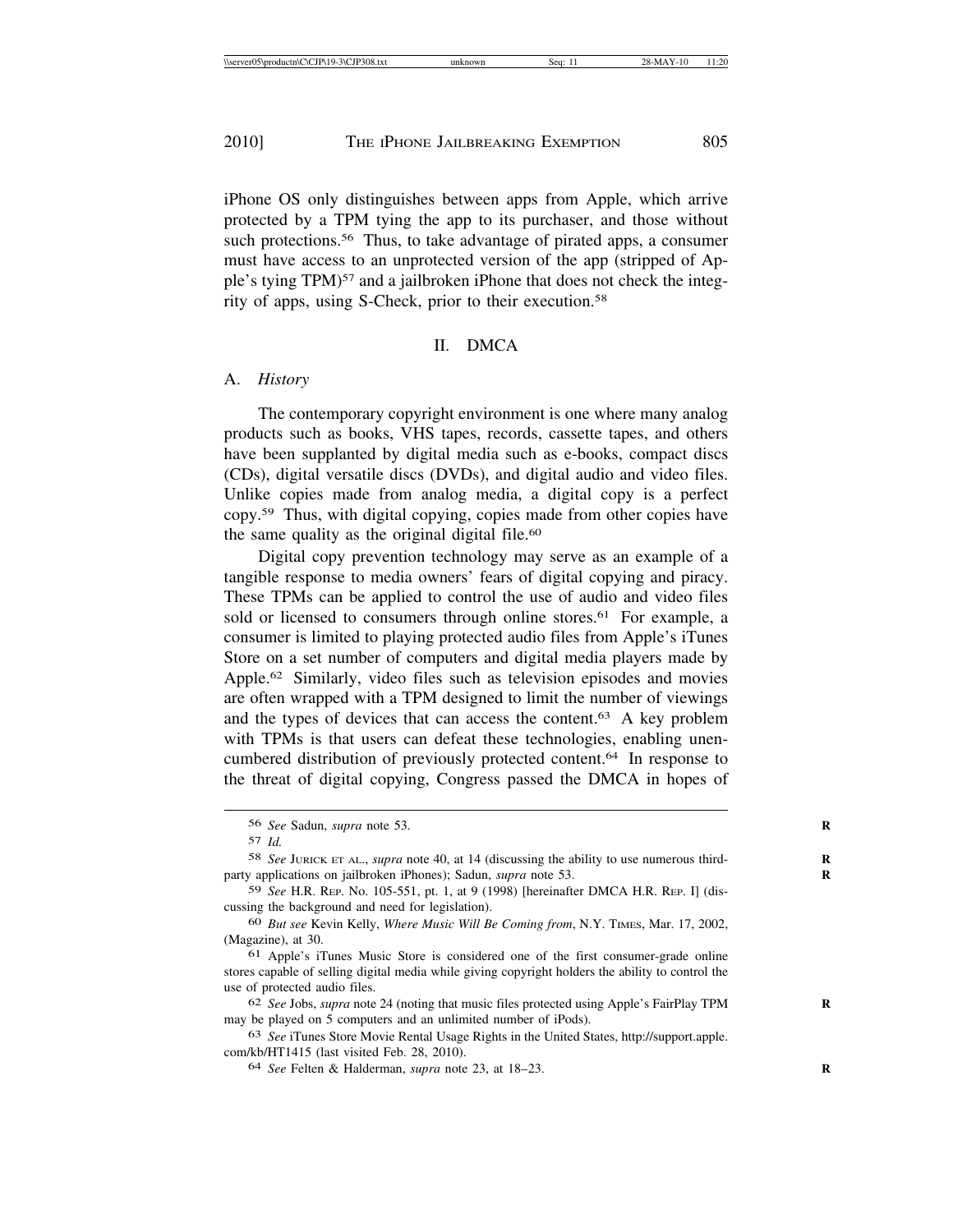providing a legal process to return control to the owners of copyrighted works.65

### B. *The Act*

The DMCA's anti-circumvention provisions make it illegal to bypass TPMs designed to protect copyrighted content.66 Specifically, § 1201(a)(1)(A) provides: "No person shall circumvent a technological measure that effectively controls access to a work protected under this title."67 The remainder of § 1201 defines relevant terms and provides specific exceptions to the DMCA's anti-circumvention rules whereby a TPM may be defeated without incurring liability. The act defines circumventing protections afforded by a technological measure as, "avoiding, bypassing, removing, deactivating, or otherwise impairing a technological measure."68 Further, "a technological measure 'effectively protects a right of a copyright owner under this title' if the measure, in the ordinary course of its operation, prevents, restricts, or otherwise limits the exercise of a right of a copyright owner under this title."69 Thus, a key element to the validity of a TPM is whether it is truly protecting an underlying copyright.70

In addition to prohibiting the act of circumvention, the DMCA bans trafficking in products that are primarily used for circumventing a TPM.71 Although individuals, sitting in the privacy of their homes, can circumvent a TPM, the anti-trafficking prohibition targets more public behaviors: "No person shall manufacture, import, offer to the public, provide, or otherwise traffic in any technology, product, service, device, component, or part thereof . . . . "72

The remainder of this anti-trafficking provision defines the prohibited products or services.73 The scope of the banned products is those with "only limited commercially significant purpose or use other than to

<sup>65</sup> *See* DMCA H.R. REP. I, *supra* note 59, at 9–11. **R**

<sup>66</sup> *See id.* at 14.

<sup>67</sup> 17 U.S.C. § 1201(a)(1)(A) (2006).

<sup>68</sup> *Id.* § 1201(b)(2)(A).

<sup>69</sup> *Id.* § 1201(b)(2)(B). <sup>70</sup> This issue can be rather confusing because of the many ways computer code may be used in digital devices. *See, e.g.*, Davidson & Assocs. v. Jung, 422 F.3d 630, 640–41 (8th Cir. 2005) (citing Lexmark v. Static Control Components, 387 F.3d 522, 546 (6th Cir. 2004) (finding an authentication sequence contained on printer cartridge chips is not a TPM protecting access to Lexmark's "Toner Load Program" and its "Printer Engine Program")); Chamberlain Group, Inc. v. Skylink Techs., Inc., 381 F.3d 1178, 1203–04 (Fed. Cir. 2004) (holding that a company specializing in replacement garage door openers did not violate the DMCA in distributing a replacement opener compatible with Chamberlain doors).<br>
<sup>71</sup> 17 U.S.C. § 1201(a)(2).<br>
<sup>72</sup> *Id.* <sup>73</sup> *Id.* § 1201(a)(2)(A)–(C) (describing two classes of goods or services that would vio-

late the DMCA).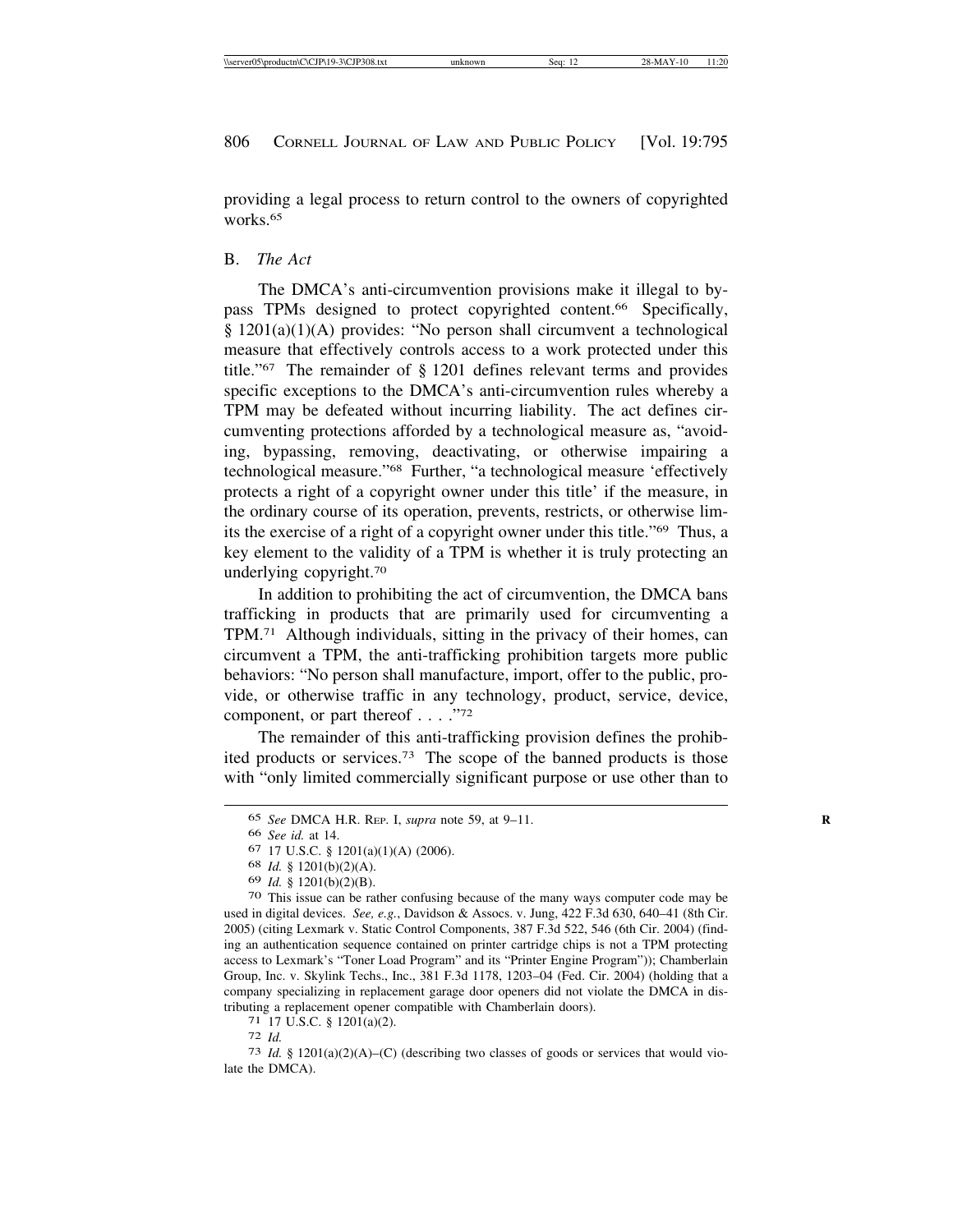circumvent a [TPM]."74 The legislative record shows that this section was aimed at "black box" circumvention technology<sup>75</sup> the purpose of which is primarily the circumvention of TPMs.<sup>76</sup> Furthermore, the record states that anti-trafficking language is not aimed at "products that are capable of commercially significant non[-]infringing uses, such as consumer electronics, telecommunications, and computer products—including videocassette recorders, telecommunications switches, personal computers, and servers—used by businesses and consumers for perfectly legitimate purposes."77

### C. *DMCA Exemption Process*

The DMCA has been criticized for its broad protections and for prohibiting uses of copyrighted works that would otherwise be legal if the works were not protected by the act.78 For example, a film professor may wish to take clips from several films on DVD and burn them onto a single disc for quick presentation during class time.79 While such an act is likely fair use, the necessary circumvention of the DVD's TPM would be a violation of the DMCA. In an attempt to soften these potentially harsh results,  $\S 1201(a)(1)(C)$  provides for a notice and comment rulemaking process for exemptions to the DMCA's anti-circumvention rules. The statute provides several factors for the Library of Congress to consider when evaluating whether to grant a particular request:

i. the availability for use of copyrighted works;

<sup>74</sup> *Id.* § 1201(a)(2)(B).

<sup>75</sup> Examples of cases involving "black box" technologies include DVD circumvention products as well as chips and other devices used to circumvent TPMs designed to ensure that video game systems will not play pirated games. Sony Computer Entm't Am., Inc. v. Filipiak, 406 F. Supp. 2d 1068, 1076–77 (N.D. Cal. 2005) (finding defendant liable for trafficking devices designed to modify Sony's Playstation video game hardware in order to circumvent a TPM preventing the use of copied games); 321 Studios v. Metro Goldwyn Mayer Studios, Inc., 307 F. Supp. 2d 1085, 1099 (N.D. Cal. 2004) (holding that 321 Studios' DVD Copy Plus program violated the anti-circumvention provisions of the DMCA).<br><sup>76</sup> H.R. REP. No. 105-551, pt. 2, at 38 (1998).

<sup>76</sup> H.R. REP. No. 105-551, pt. 2, at 38 (1998). <sup>77</sup> *Id. See generally* Posting of Sarah McBride & Yukari Iwatani Kane to Digits, http:// blogs.wsj.com/digits/2009/04/24/realnetworks-and-hollywood-spar-over-dvd-ripping/tab/article/ (Apr. 24, 2009, 04:11 EST) (demonstrating that the line between so-called "black box" infringement devices and the second class of permitted products is not nearly as crystal clear as it was believed when the DMCA was enacted). <sup>78</sup> *See* Steven P. Calandrillo & Ewa M. Davison, *The Dangers of the Digital Millennium*

*Copyright Act: Much Ado About Nothing?*, 50 WM. & MARY L. REV. 349, 350 (2008).

<sup>79</sup> This specific issue was addressed in 2006 (and mentioned in the Calandrillo & Davison article, *supra* note 78), and the Library of Congress granted an exemption because otherwise it would be a violation of the DMCA because of the content scrambling system (CSS) protections used to protect DVD content. MARYBETH PETERS, U.S. COPYRIGHT OFFICE, RECOMMENDATION OF THE REGISTER OF COPYRIGHTS IN RM 2005-11: RULEMAKING ON EX-EMPTIONS FROM PROHIBITION ON CIRCUMVENTION OF COPYRIGHT PROTECTION SYSTEMS FOR ACCESS CONTROL TECHNOLOGIES 1 (2006), *available at* http://www.copyright.gov/1201/docs/ 1201\_recommendation.pdf [hereinafter 2006 RECOMMENDATION].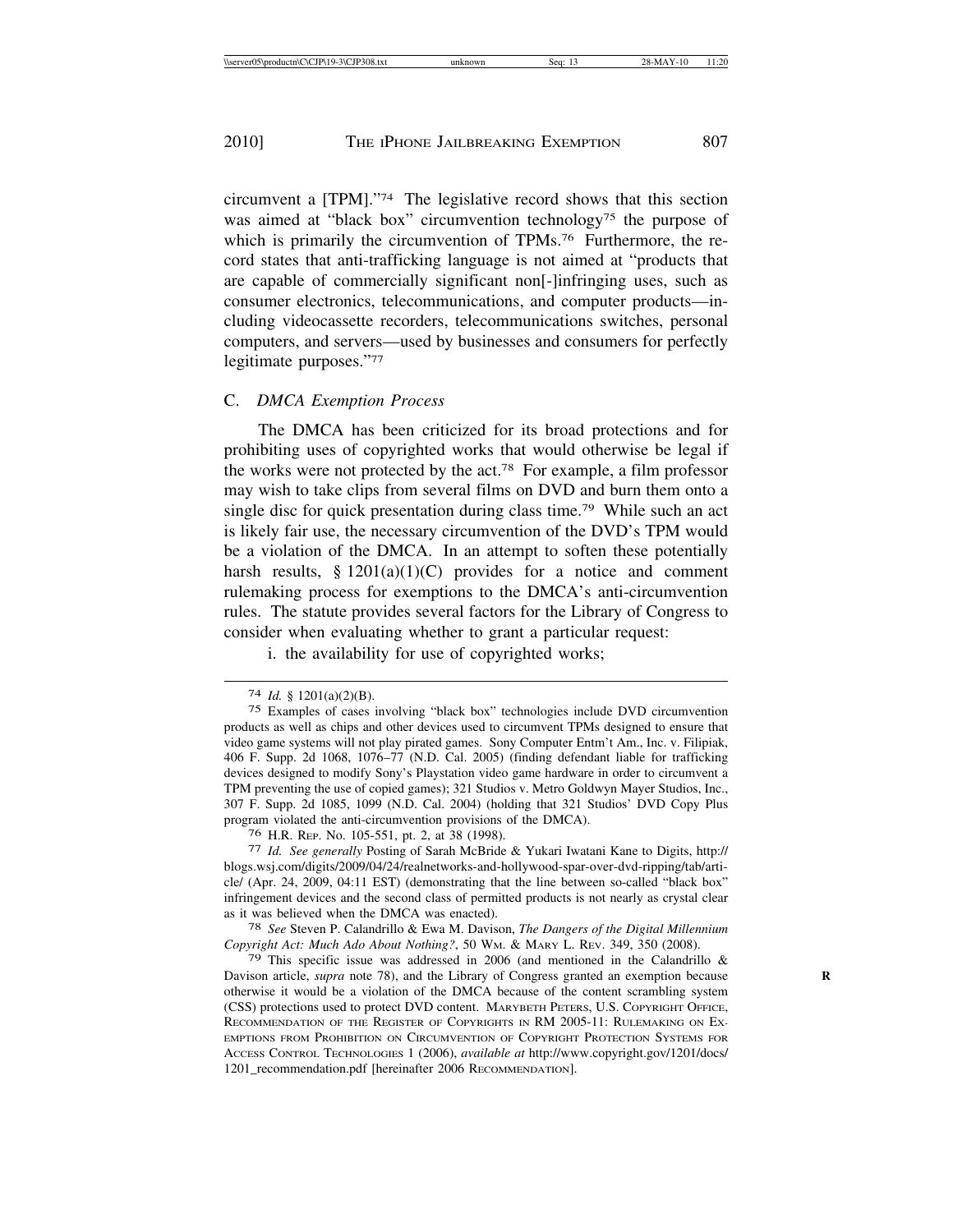- ii. the availability for use of works for nonprofit archival, preservation, and educational purposes;
- iii. the impact that the prohibition on the circumvention of technological measures applied to copyrighted works has on criticism, comment, news reporting, teaching, scholarship, or research;
- iv. the effect of circumvention of technological measures on the market for or value of copyrighted works; and
- v. such other factors as the Librarian considers appropriate.80

The Library of Congress has conducted three rulemakings. A fourth rulemaking, while due at the end of 2009, has not yet been promulgated at the time this note went to press in 2010.81 In the most recent 2006 rulemaking, the Library announced the exemption of six classes of copyrighted works from the protections provided by the DMCA.82 These classes include exemptions for media studies and film professors who want to circumvent protections on certain audiovisual works in order to make compilations for the classroom,<sup>83</sup> and also for any person who uses computer programs for the sole purpose of unlocking mobile telephones.84

## III. JAILBREAKING EXEMPTION

This Part discusses an exemption recently proposed by the Electronic Frontier Foundation (EFF). In the current 2008–2010 rulemaking, the EFF proposed renewal of the exemption for unlocking mobile telephones discussed in the previous Part of this Note.85 Additionally, it proposed an exemption that encompasses the activities necessary to jail-

<sup>80</sup> 17 U.S.C. § 1201(a)(1)(C)(i)–(v) (2006). In the 2006 Recommendation, the Librarian explained that the additional factors referred to in the fifth paragraph "require the Register to carefully balance the availability of works for use, the effect of the prohibition on particular use and the effect of circumvention on copyrighted works." 2006 RECOMMENDATION, *supra* note 79, at 5. **R**

<sup>81</sup> The U.S. Copyright Office, Rulemaking on Exemptions from Prohibition on Circumvention of Technological Measures that Control Access to Copyrighted Works, http://www. copyright.gov/1201/ (last visited Nov. 23, 2009).

<sup>82</sup> Exemption to Prohibition on Circumvention of Copyright Protection Systems for Access Control Technologies, 71 Fed. Reg. 68,472, 68,472 (Nov. 27, 2006) (to be codified at 37 C.F.R. pt. 201).

<sup>83</sup> *Id.* at 68,473–74.

<sup>84</sup> *Id.* at 68,476; *see, e.g.*, John Haubenreich, *The iPhone and the DMCA: Locking the* Hands of Consumers, 61 VAND. L. REV 1507, 1513 (2008) (discussing the DMCA exemption for unlocking mobile devices and the current 2008–2009 rulemaking). It is not entirely clear whether the 2006 phone unlocking exemption is an anomaly resulting from the mobile phone industry's failure to file their comments on time or whether the Library of Congress will renew the exemption in 2009 having had the chance to review arguments on both sides this time.

<sup>85</sup> *See infra* Part III.A.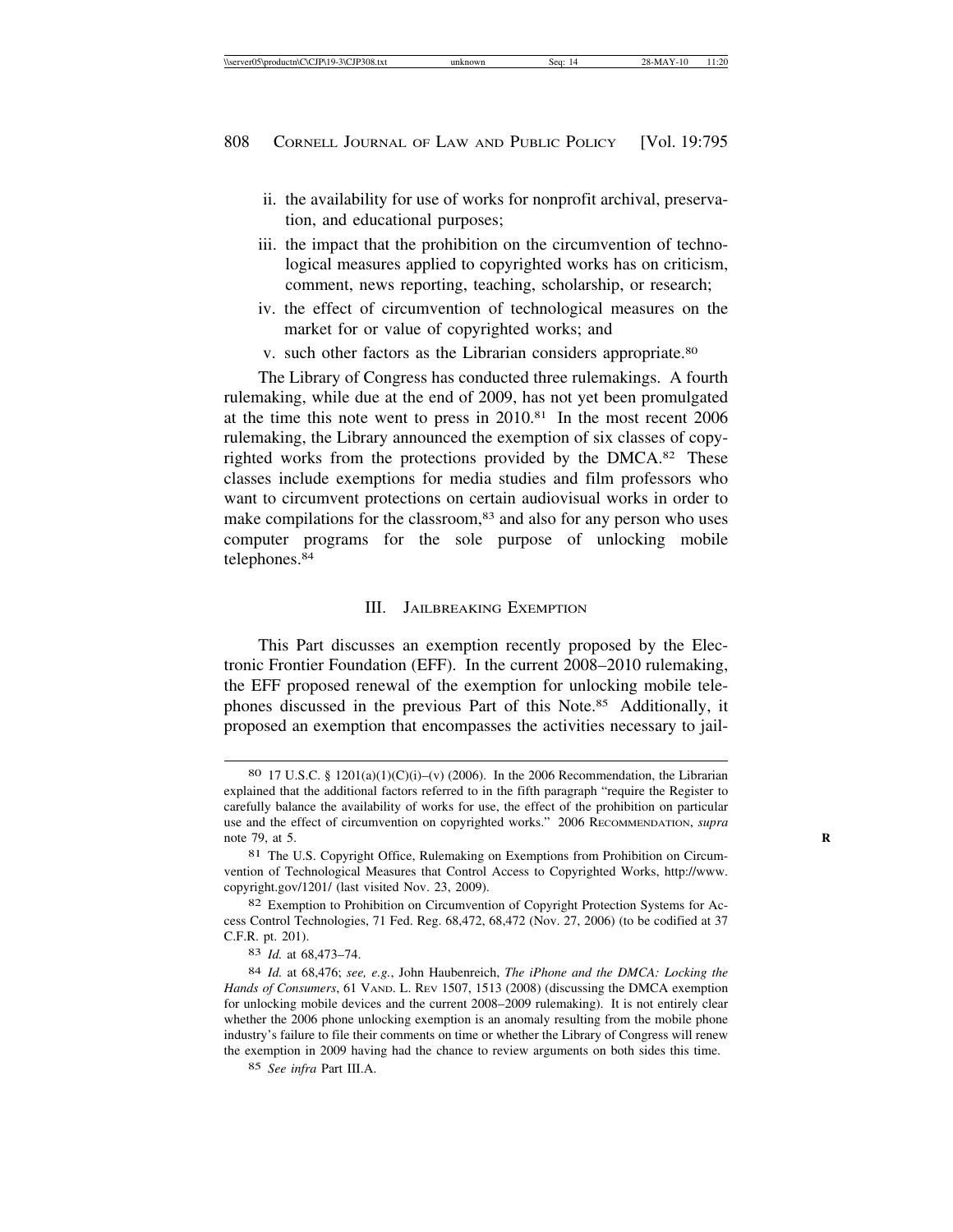break an iPhone for the purposes of running unapproved software programs, such as third-party apps.86

The EFF proposed a new class of exempted copyrighted works: "computer programs that enable wireless telephone handsets to execute lawfully obtained software applications, where circumvention is accomplished for the sole purpose of enabling interoperability of such applications with computer programs on the telephone handset."87 This Part will review the EFF's arguments in favor of this exemption, Apple's claims against such a grant, and other arguments that provide further perspective on this issue. Apple's and the EFF's comments discuss the applicability of 17 U.S.C. § 117, fair use, and the weight of the anticircumvention factors listed in §  $1201(a)(1)(C)$ . As a result, the following discussion will focus primarily on these three areas while attempting to provide a meaningful account of each side's overall argument.

# A. *Electronic Frontier Foundation (EFF)*

EFF describes itself as a member-supported non-profit with an interest in seeking a balance to copyright laws in order to protect the interests of copyright owners and the public.<sup>88</sup> For this exemption, The EFF broadly argued that "there is no copyright-related rationale for preventing iPhone owners from decrypting and modifying the device's firmware in order to enable their phones to interoperate with applications lawfully obtained from a source of their own choosing."89 The EFF presented three arguments for why jailbreaking does not actually infringe a copyright.

# 1. Jailbreaking Methods Vary

First, it argued that some types of jailbreaking do not violate the software license because the methods do not involve decrypting, modifying, or creating a derivative work of the iPhone OS.90 The EFF admits that some modifications do require decrypting the iPhone OS, but argues it is not clear whether these acts constitute a modification in violation of the license agreement or whether the addition of code without changing

<sup>86</sup> *See id.*

<sup>87</sup> EFF COMMENT, *supra* note 28, at 1. The wording here is interesting given that this **R** language would not extend to devices like the iPod Touch which appears functionally equivalent to the iPhone, but lacks built-in telephone capabilities. *Compare* iPod Touch Technical Specifications, http://www.apple.com/ipodtouch/specs.html (last visited Apr. 12, 2010) *and* iPhone Technical Specifications, http://www.apple.com/iphone/specs.html (last visited Apr. 12, 2010).

<sup>88</sup> *Id.* 89 *Id.* at 5.

<sup>90</sup> *See id.* at 8.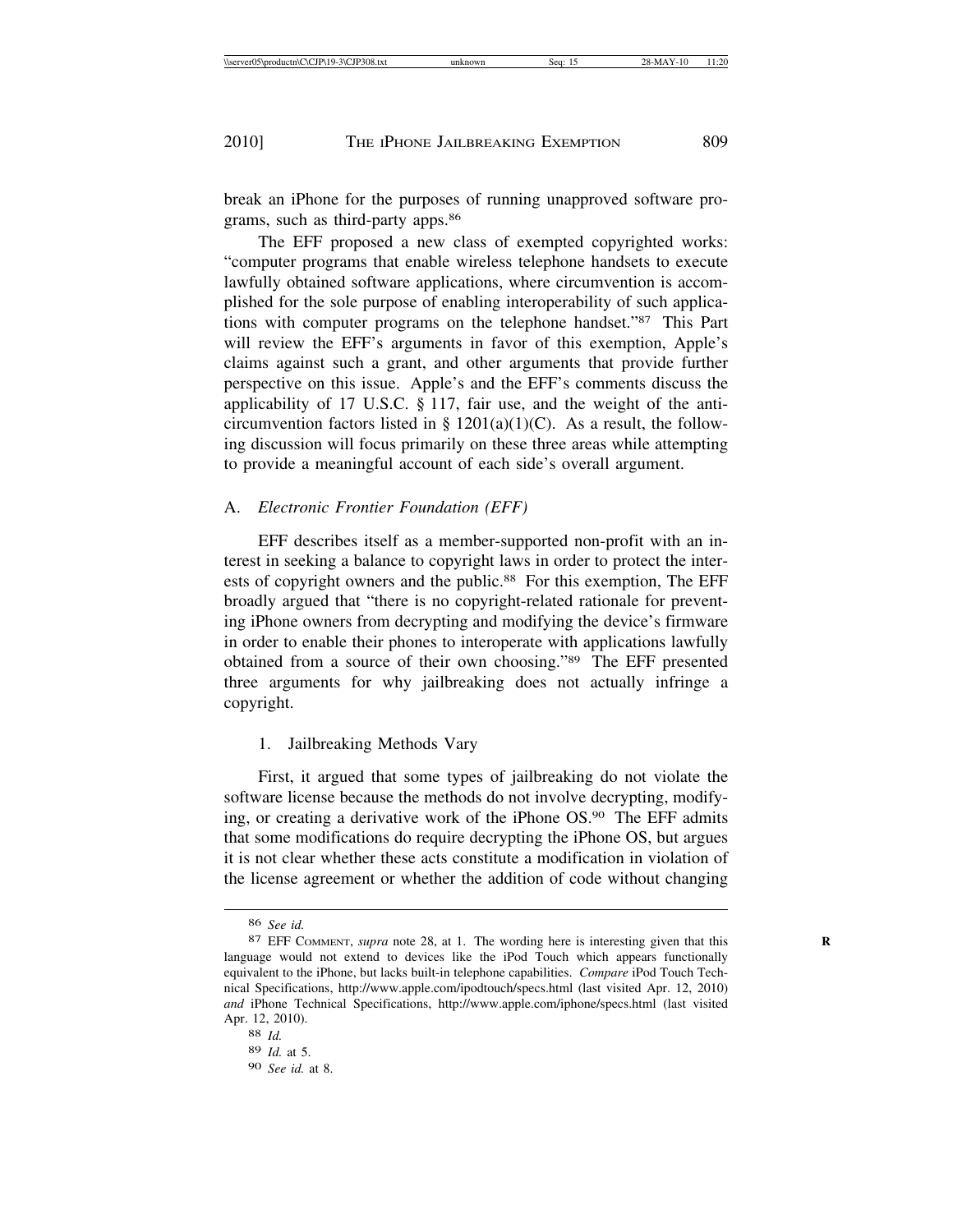any of the programs that make up the iPhone OS is just "using the iPhone" as authorized in the software license agreement.<sup>91</sup>

2. Section 117

Secondly, the EFF argued that under 17 U.S.C. § 117, it is permissible for iPhone owners to adapt their legally obtained copies of the iPhone OS so long as the changes do not, "harm the interests of the copyright proprietor."92 The EFF maintains that *Krause v. Titleserv, Inc.*93 provides an analogous example of a license-holder being permitted to modify licensed software in order to adapt it to meet current business needs.<sup>94</sup>

3. Fair Use

Thirdly, the EFF argued that the use at issue falls within the fair use exception defined in 17 U.S.C. § 107. Under § 107, a court should consider the following fair use factors:

- i. the purpose and character of the use, including whether such use is of a commercial nature or is for nonprofit educational purposes;
- ii. the nature of the copyrighted work;
- iii. the amount and substantiality of the portion used in relation to the copyrighted work as a whole; and
- iv. the effect of the use upon the potential market for or value of the copyrighted work.95

With regard to these factors, the EFF insisted some weigh in its favor while others do not fit into this particular analysis.<sup>96</sup> It argued that the first factor weighs in favor of fair use since jailbreaking is a noncommercial, private act by individual users.<sup>97</sup>

95 17 U.S.C. § 107 (2006).

97 *See id.*

<sup>91</sup> *See id.* One could perhaps view this distinction analogously using a jelly bean hypothetical. First, imagine a handful of red jelly beans. If someone were to add a few blue jelly beans without taking away any red, is the handful still a handful of red jelly beans or have the blue turned it into something new? The EFF is arguing that adding a few blue jelly beans is not a modification since all of the red beans are still in the handful. If an operating system is viewed as a collection of programs, and someone adds a few additional items to this grouping, it is not entirely clear whether this constitutes a modification since no individual program is changed.

<sup>92</sup> EFF COMMENT, *supra* note 28, at 9 (citing Krause v. Titleserv, Inc., 402 F.3d 119, **R** 127–29 (2d Cir. 2005) (holding that Titleserv, which paid Krause to develop computer programs for its sole benefit, was exempted, through 17 U.S.C. § 107(a), from copyright liability for modifying some of Krause's programs to address bugs, adapt the programs for use with Microsoft Windows, and add new capabilities that made the software more responsive to Titleserv's business needs)).

<sup>93</sup> 402 F.3d 119 (2d Cir. 2005).

<sup>94</sup> *See* EFF COMMENT, *supra* note 28, at 9 (citing *Krause*, 402 F.3d at 127–29). **R**

<sup>96</sup> *See* EFF COMMENT, *supra* note 28, at 9. **R**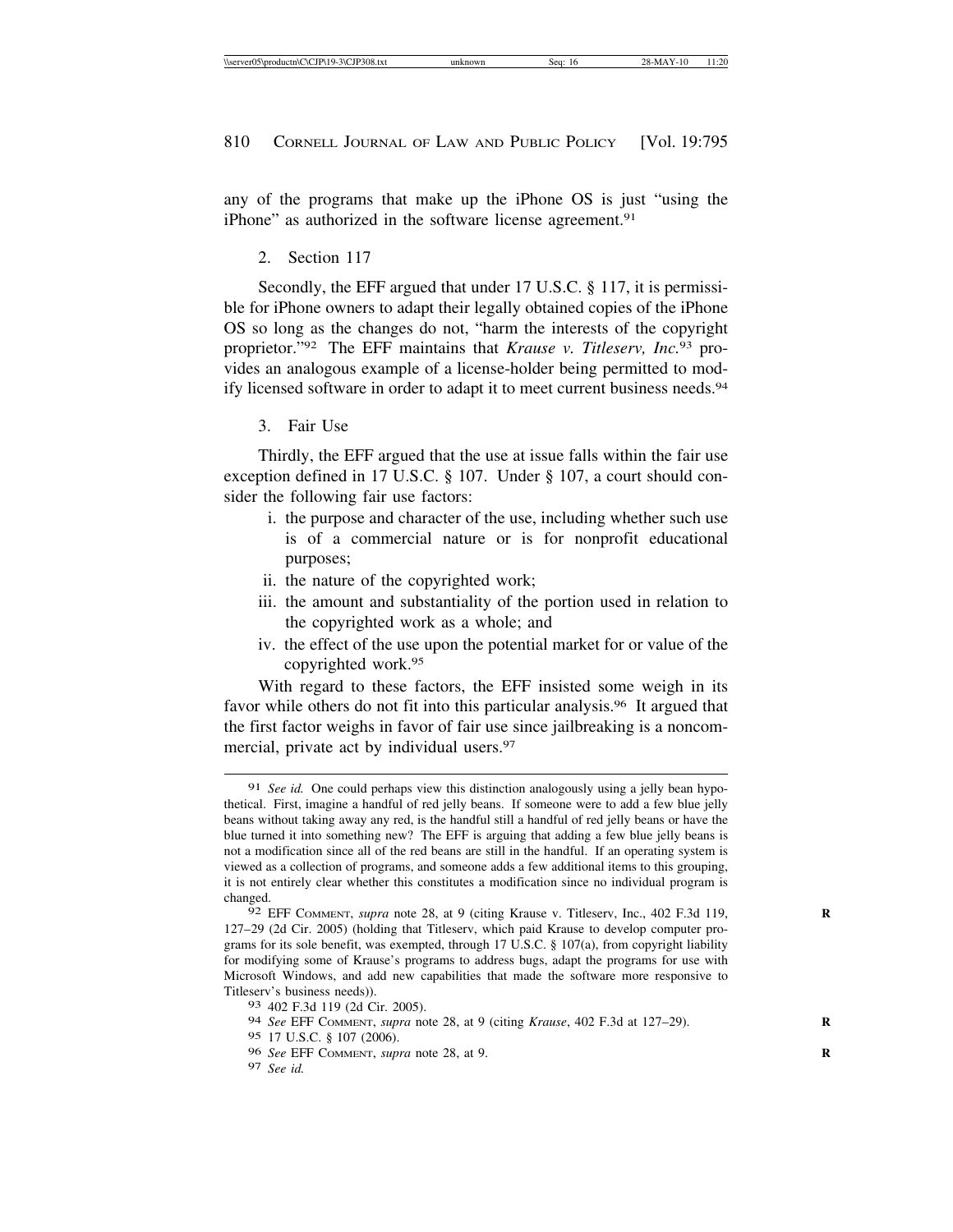Without specific citations, the EFF stated that the second and third factors are of reduced importance in cases involving private, noncommercial uses.98 For the second factor, it noted that courts have found fair use in cases of software modification even though such modification requires copying both the functional and creative elements of the iPhone OS software.99

For the fourth factor, the EFF explained that the relevant work is the iPhone OS and notes that it is not sold separately from the iPhone hardware and is available for free on Apple's website.<sup>100</sup> Based on these facts, the EFF argued that the iPhone OS has no independent economic value except for its use on the iPhone, and if users learn they can jailbreak iPhones to run third-party software, demand for the iPhone, and thus the iPhone OS, will only increase.101

The EFF concluded by noting that while any of the three arguments presented should be sufficient to demonstrate that jailbreaking is noninfringing, it is possible for changes in the specific facts to alter the outcome of these arguments.102 Perhaps because of the factual dependence of this type of inquiry, the EFF stated that "[g]ranting an exemption to  $§$  1201(a)(1)'s circumvention prohibition is the proper way to permit non-infringing uses of jailbroken iPhones while affording courts the opportunity to reach undecided issues."103

# 4. Section 1201(a)(1)(C) Factors

After making its three arguments, the EFF discussed the  $§ 1201(a)(1)(C)$  factors and how they relate to the proposed jailbreaking exemption. For the first factor,<sup>104</sup> the availability for use of copyrighted works, the EFF made an argument analogous to the fourth factor argument under the fair use doctrine.<sup>105</sup> It argued that since the iPhone OS has no economic value independent from the iPhone hardware, and since allowing people to jailbreak will likely increase demand, then the availability of such firmware will be enhanced because of increased demand for the iPhone and its underlying software.106 Citing the 2006 rulemaking, the EFF stated, "the software locks that prevent phone owners from

<sup>98</sup> *See id.* at 10.

<sup>99</sup> *See id.* (citing Sega Enters. Ltd. v. Accolade, Inc*.*, 977 F.2d 1510, 1524–26 (9th Cir.

<sup>1993)).</sup> <sup>100</sup> *See id.* at 9. <sup>101</sup> *See id.* <sup>102</sup> *See* EFF COMMENT, *supra* note 28, at 9. **<sup>R</sup>**

<sup>103</sup> *Id.* In other words, if the exemption were granted, parties with fair uses could then proceed with those uses without the risk of violating the DMCA anti-circumvention cause of action.<br><sup>104</sup> 17 U.S.C. § 1201(a)(1)(C)(i) (2006); *see supra* note 80 and accompanying text.

<sup>105</sup> *See* EFF COMMENT, *supra* note 28, at 10–11. **R**

<sup>106</sup> *See id.* at 11 (citing 2006 RECOMMENDATION, *supra* note 79, at 52). **R**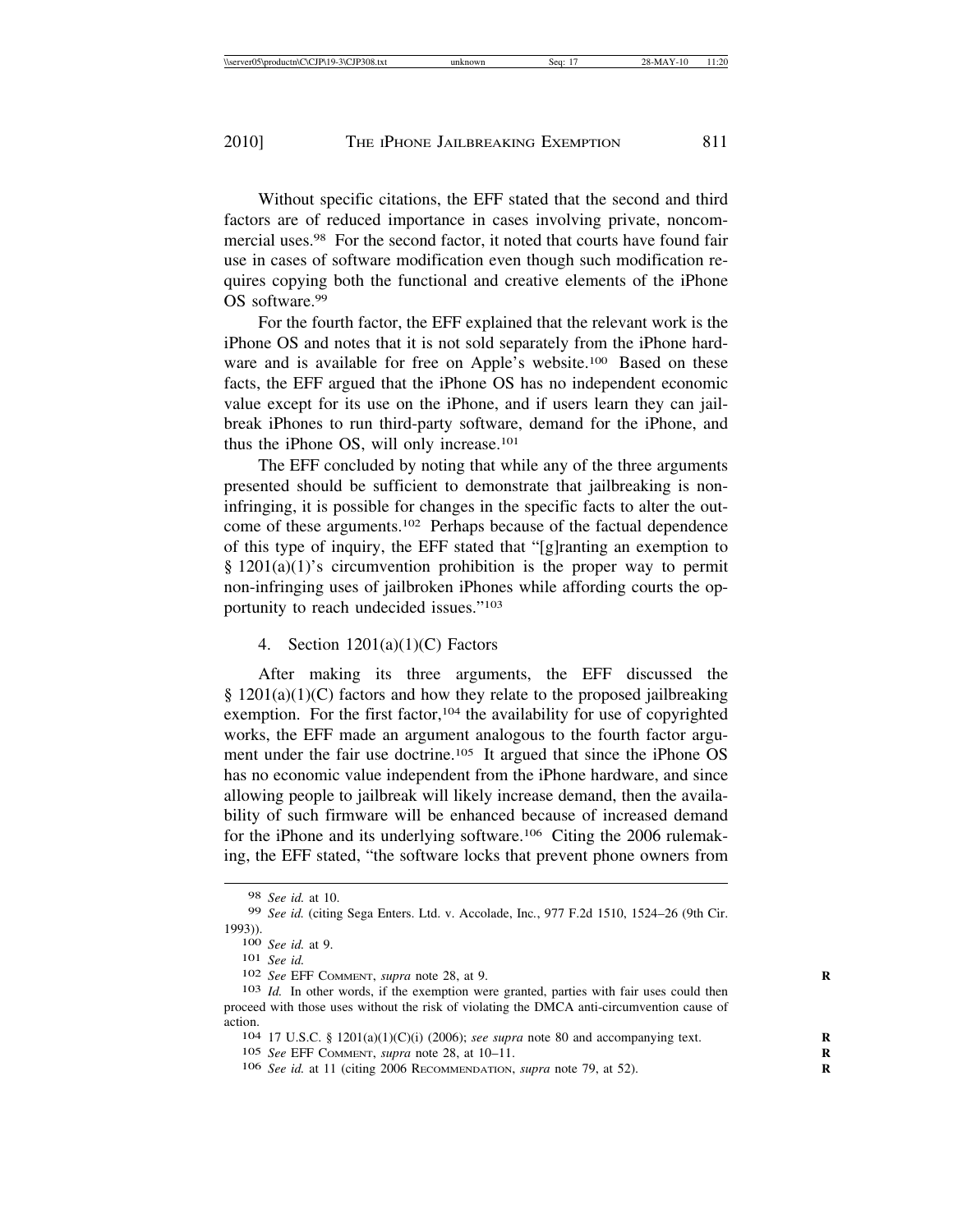running software of their choosing are not intended to protect the market for copyrighted firmware—instead, these software locks are intended to 'control the use of hardware which, as is increasingly the case, may be operated in part through the use of computer software or firmware.'"107 Along these lines, it continues to argue that while it does not believe the iPhone's availability will be harmed, consumers will be harmed because they lack an alternative for running third-party apps on their devices.108

For the second factor,<sup>109</sup> the availability for use of works for nonprofit archival, preservation, and educational purposes, the EFF briefly stated that it is unlikely that jailbreaking will impact the availability of the iPhone OS for the respective uses listed in this factor.<sup>110</sup>

For the third factor, $111$  the impact on criticism, comment, news reporting, teaching, scholarship, or research, the EFF argued that while the inability to jailbreak smartphones may impact the listed uses, the granting of an exemption for jailbreaking would not have an adverse impact.<sup>112</sup>

For the fourth factor,  $113$  the effect on the market for, or value of, copyrighted works, the EFF again argued that the market for the iPhone OS will not be adversely impacted.114 Besides repeating its argument that demand for the iPhone and iPhone OS will increase if jailbreaking is permitted, the EFF also addressed concerns that jailbreaking will impact the TPMs used to protect audio-visual media and apps.115 The EFF pointed out that the TPMs used to protect media, as well as the technology used to prevent copying of apps from Apple's official store, are in no way impacted by jailbreaking.<sup>116</sup> Those protections are separate; and the jailbreaking process does not involve tampering with those TPMs.117

The EFF concluded its argument by quoting a passage from the 2006 Recommendation of the Register of Copyrights:

> [W]hen application of the prohibition on circumvention of access controls would offer no apparent benefit to the author or copyright owner in relation to the work to which access is controlled, but simply offers a benefit to a third-party who may use § 1201 to control the use of

<sup>107</sup> *Id.* (citing 2006 RECOMMENDATION, *supra* note 79, at 52).

<sup>108</sup> *See id.*

<sup>109 17</sup> U.S.C. §  $1201(a)(1)(C)(ii)$ ; *see supra* note 80 and accompanying text.

<sup>110</sup> *See* EFF COMMENT, *supra* note 28, at 11. **R**

<sup>111</sup> 17 U.S.C. § 1201(a)(1)(C)(iii); *see supra* note 80 and accompanying text. **R**

<sup>112</sup> *See* EFF COMMENT, *supra* note 28, at 11. **R**

<sup>113</sup> *See supra* note 80 and accompanying text. **R**

<sup>114</sup> *See* EFF COMMENT, *supra* note 28, at 11–12. **R**

<sup>115</sup> *See id.*

<sup>116</sup> *See id.* <sup>117</sup> *See id.*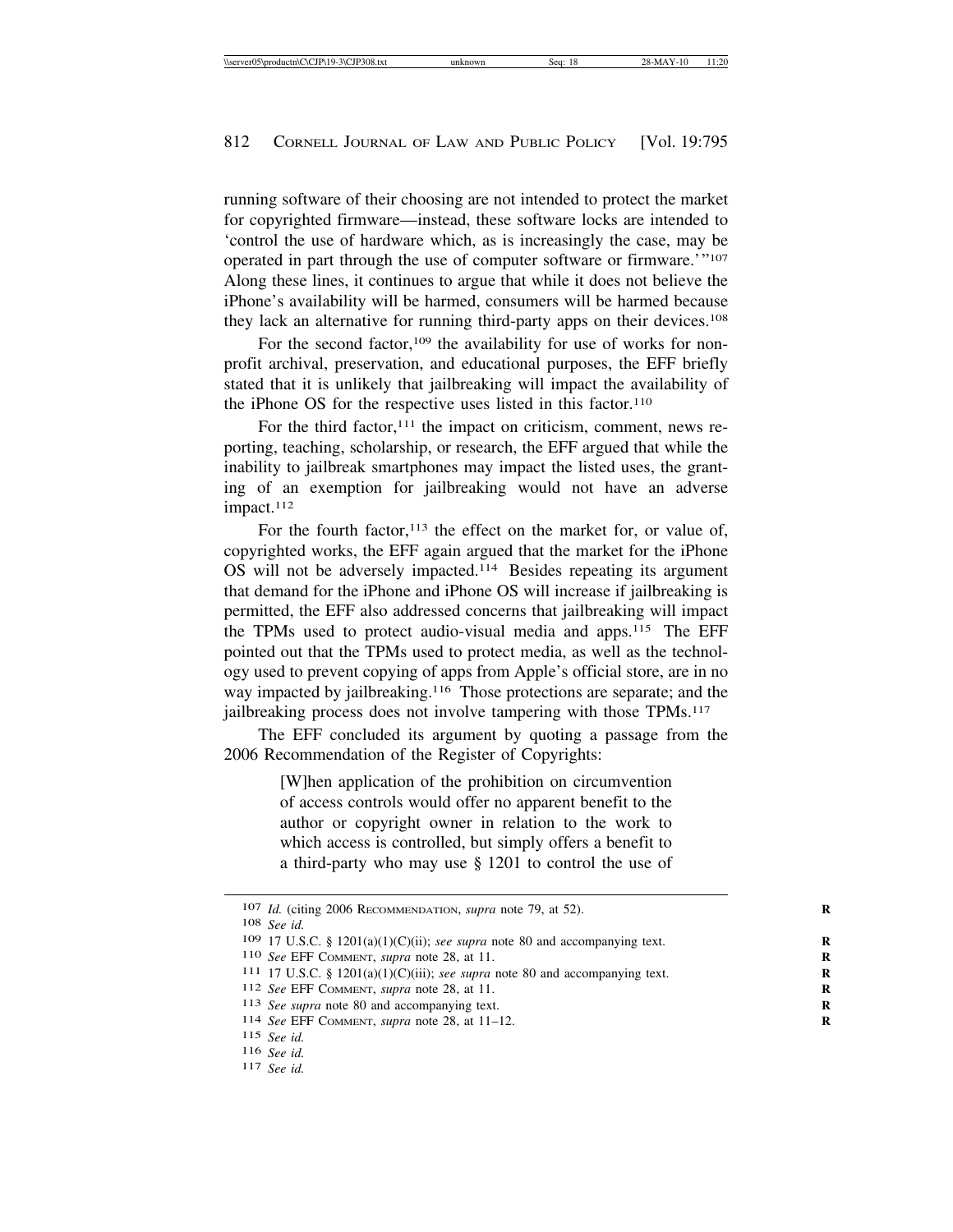hardware which, as is increasingly the case, may be operated in part through the use of computer software or firmware, an exemption may well be warranted.<sup>118</sup>

The EFF argued that this comment, taken from the Register of Copyright's recommendation supporting the currently enacted mobile phone unlocking exemption, should apply in the jailbreaking context.119

# B. *Apple*

Unsurprisingly, Apple made a forceful argument against permitting a jailbreaking exemption in its response to the EFF's proposal. It claimed that any circumvention exemption:

> will destroy the technological protection of Apple's key copyrighted computer programs in the iPhone device itself and of copyrighted content owned by Apple that plays on the iPhone, resulting in copyright infringement, potential damage to the device and other potential harmful physical effects, adverse effects on the functioning of the device, and breach of contract."120

Apple also broadly argued that the EFF has not met its "burden of proof for demonstrating harm to non-infringing uses of the copyrighted works" protected by the iPhone TPMs, and that no interoperability exemption is necessary because interoperability is already explicitly addressed in § 1201(f) of the DMCA.<sup>121</sup>

Apple's position is that the EFF's argument is really an attack on Apple's business choices on the basis of inappropriate economic and social considerations.122 It views the EFF's proposed exemption as an attempt to acquire government approval for transforming the proprietary computing platform into one capable of using third-party applications without demonstrating how such a change would "increase innovation or

<sup>118</sup> *Id.* at 12 (quoting 2006 RECOMMENDATION, *supra* note 79, at 52). **R**

<sup>119</sup> *See* EFF COMMENT, *supra* note 28, at 12. **R**

<sup>120</sup> DAVID L. HAYES, APPLE INC., RESPONSIVE COMMENT IN OPPOSITION TO PROPOSED EXEMPTION 5A AND 11A 2 (2009), *available at* http://www.copyright.gov/1201/2008/responses/apple-inc-31.pdf [hereinafter APPLE COMMENT]. <sup>121</sup> *See id.* at 2. Note that this paper has not distinguished between the iPhone OS

software code that is stored on the read-only system memory and the "hardware-level" code such as the bootloader. The EFF's comments refer to the sum of these creations as iPhone firmware. Apple appears to distinguish the operating system from code like the bootloader but describes both as computer programs. *Id.* at 6–7 (describing the iPhone OS and the bootloader). Here, such distinctions should not have an impact, though it is worth pointing out the distinction since Apple makes one in its comments, and since Figure 1 refers to several programs (SecureBoot, LLB, and iBoot) that may or may not come within the scope of what Apple defines as the bootloader. *Id.* at 11–13. <sup>122</sup> *See id.*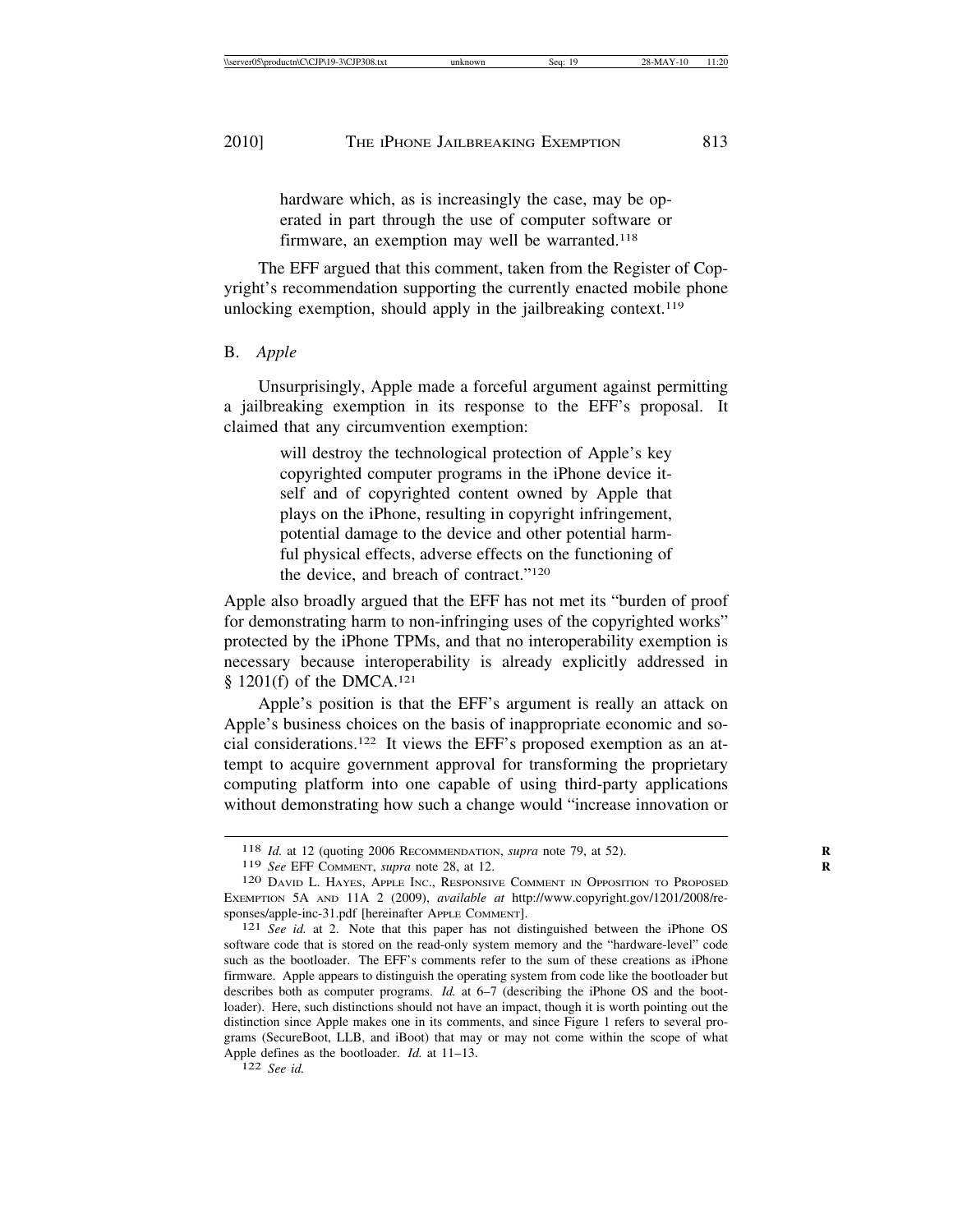investment in creative works."123 Apple's position is that a decision by the Copyright Office would be inappropriate because the office is not qualified or supposed to consider the social value of business arrangements.124 Even if the Copyright Office were to consider economic or social arguments, Apple argued that the EFF failed to establish that a jailbreaking exemption would have such a result and then stated that the exemption would actually be quite detrimental to the iPhone experience.125 The following sections examine Apple's responses to the EFF's claims regarding 17 U.S.C. § 117, eligibility for fair use, and the § 1201(a)(1)(C) anti-circumvention factors.

1. Section 117

Apple argued that the EFF incorrectly applied  $\S 117(a)$  to the iPhone for four reasons.126 First, although no court has directly considered the issue, Apple pointed to a report,<sup>127</sup> used by nearly all courts examining  $\S 117(a)$  issues, that states that  $\S 117(a)$  rights may be negated by contract law.128 A jailbreaking exemption would harm Apple because jailbreaking violates the rights reserved in Apple's software licenses<sup>129</sup>

Second, Apple noted that jailbreaking tools, including the iPhone Dev Team's PwnageTool, do not modify the consumer's own copy of the iPhone OS.130 Instead, some of these tools install a previously prepared iPhone OS modification that is incorporated into a copy of the jailbreaking software.131 Thus, the modified iPhone OS installed by these tools is not licensed to the numerous people who then download it and use it to modify their iPhones. Apple argues that these tools violate  $\S 117(a)$  because that section requires the owners of a copy of a computer program to either make the adaptation themselves or authorize the making of the

129 *See id.*

130 *See id.*

131 *See id.* There is a distinction between modifying a copy of the iPhone OS licensed to you and modifying a copy of the software licensed to someone else and then shared with others. While both copies are identical, sharing a modified version of your own copy of the OS with someone else, even if they legally possess their owned licensed copy, might be viewed as a violation of copyright law. *See, e.g.*, UMG Recordings, Inc. v. MP3.Com, Inc., 92 F. Supp. 2d 349, 350 (S.D.N.Y. 2005) (stating that it is a "presumptive case of infringement" for a company to stream songs from its own copy of an album with individuals who also have their own copy of the same album).

<sup>123</sup> *See id.*

<sup>124</sup> *See id.* at 3.

<sup>125</sup> *See id.*

<sup>126</sup> *See id.* at 13.

<sup>127</sup> NATIONAL COMMISSION ON NEW TECHNOLOGICAL USES OF COPYRIGHTED WORKS, FI-NAL REPORT 13–14 (1978) [hereinafter CONTU Report].

<sup>128</sup> *See* APPLE COMMENT, *supra* note 120, at 14. **R**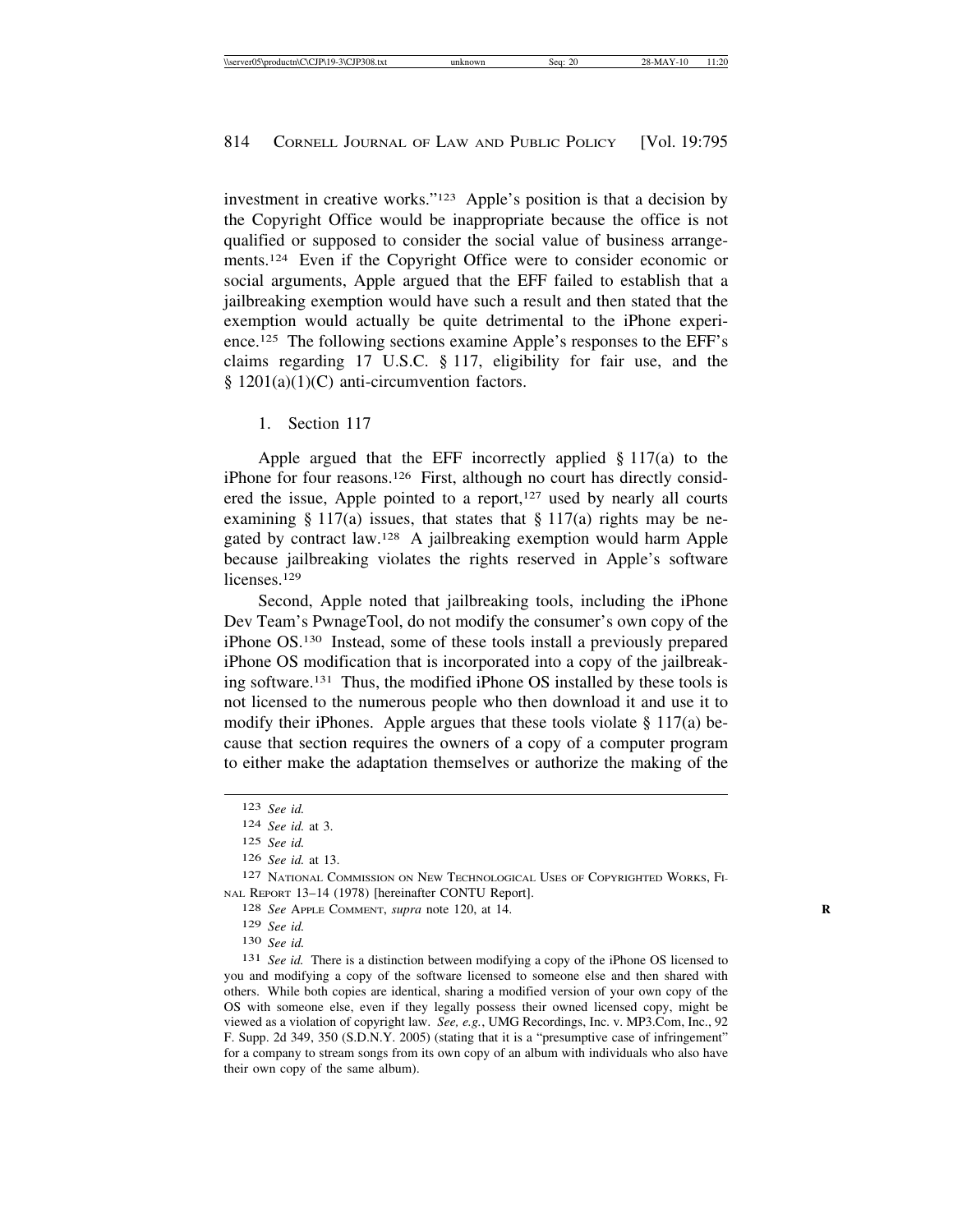adaptation on their behalf.132 Furthermore, Apple pointed out that according to § 117(a), adaptations "may be transferred only with the authorization of the copyright owner."133 Apple has not authorized these uses.

Third, recent § 117 opinions have permitted some software adaptation in order to add certain features.134 A limitation on this right is that it may "only be exercised so long as [the modifications do] not harm the interest of the copyright proprietor."135 Apple raised numerous concerns with the potential for adverse hardware effects from modified software: ensuring users have a "consistently good experience with the product"; handling support issues related to jailbroken iPhones, which increase call volume and the overall cost of its support infrastructure; and coping with the diminished value of the iPhone to Apple and third-party developers now that jailbroken phones can run unauthorized pirated copies of copyrighted software.136

Fourth, Apple pointed to *Krause* where the court stated, "[w]hether a questioned use is a use *in another manner* seems to us to depend on the type of use envisioned in the creation of the program."137 Apple noted that it designed its system to function in a manner that preserves operational integrity and avoids the "many potential problems that unauthorized modifications cause."138

### 2. Fair Use

With regard to the first fair use factor, the purpose and character of the use,139 Apple noted that although individual use of a modified iPhone is a personal use, such use is not transformative, and should be considered a commercial use because jailbroken phones are often used to play pirated content that would otherwise only be available by purchasing a licensed copy.140 Based on these alleged facts, Apple argued that the first factor weighs against fair use.

<sup>132</sup> *See* APPLE COMMENT, *supra* note 120, at 14 (citing Krause v. Titleserv, Inc., 402 F.3d **R** 119, 122 (2d Cir. 2005)). <sup>133</sup> *See id.* at 15 (citing Midway Mfg. Co. v. Strohon, 564 F. Supp. 741, 745 n.2 (N.D. Ill.

<sup>1983) (&</sup>quot;Section 117 'is not authority for [defendant's] sales of reproductions of [plaintiff's] program as adapted.'"). <sup>134</sup> *See id.*

<sup>135</sup> *Id.* (citing *Krause*, 402 F.3d at 129).

<sup>136</sup> *See id.* at 16. <sup>137</sup> *Id.* at 17 (citing *Krause*, 402 F.3d at 129). <sup>138</sup> APPLE COMMENT, *supra* note 120, at 17. **<sup>R</sup>**

<sup>139</sup> 17 U.S.C. § 107 (2006); *see supra* note 95 and accompanying text. **R**

<sup>140</sup> *See* APPLE COMMENT, *supra* note 120, at 17 (citing Wall Data Inc. v. L.A. County **R** Sherriff's Dep't, 447 F.3d 769, 778–79 (9th Cir. 2006)). In *Wall Data v. L.A. County Sheriff's Dep't*, the Ninth Circuit found a commercial use where the party copied software licensed for one computer onto many computers. *Id.* Apple argued that because jailbreaking can enable piracy that is not possible on an unmodified iPhone, the fact that some people use jailbroken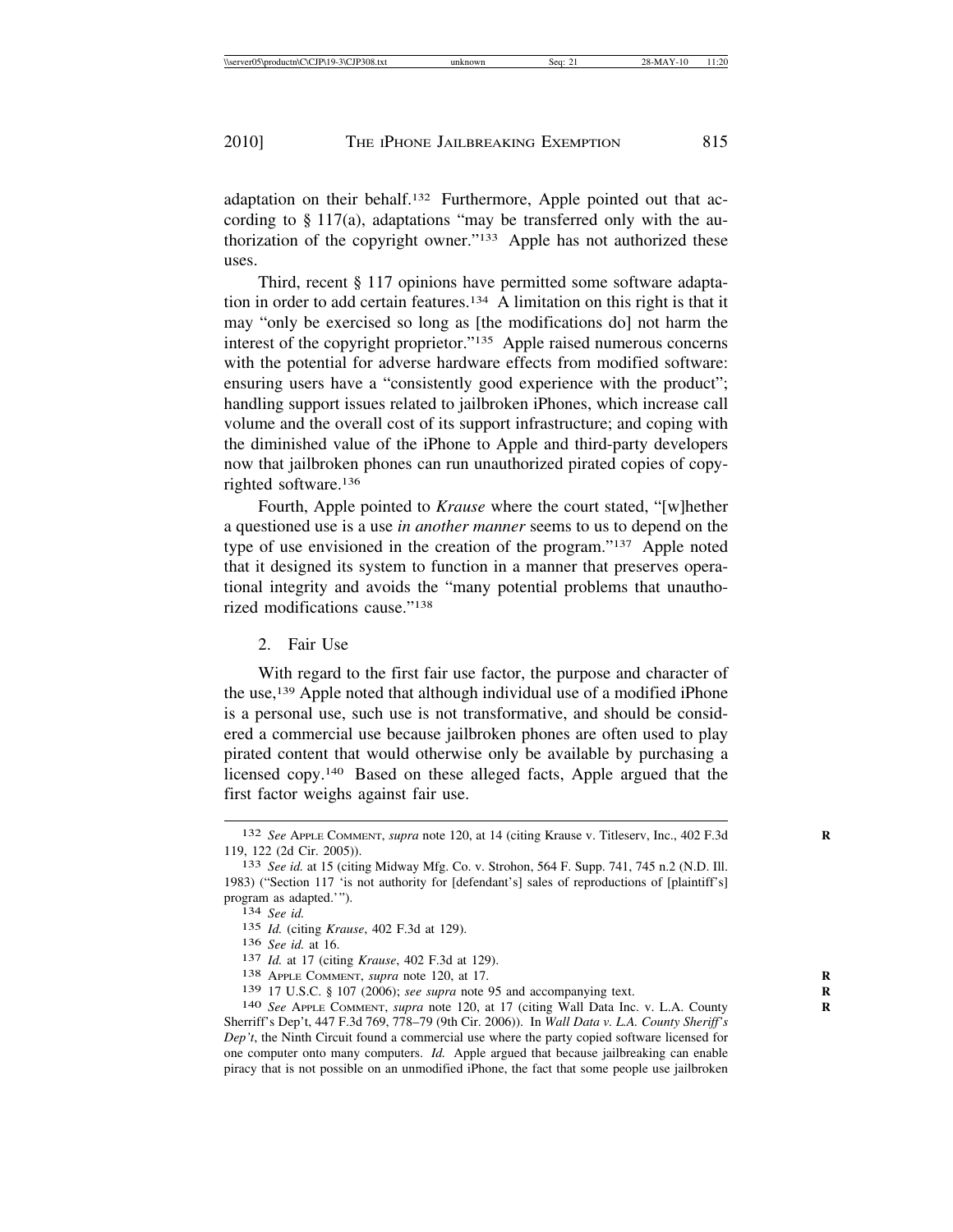For the second fair use factor, the nature of the copyrighted work, and the third factor, the amount and substantiality of the portion used in relation to the copyrighted work as a whole,<sup>141</sup> Apple stated that the iPhone OS is highly creative in nature and jailbreaking modifications involve copying nearly the entire work.<sup>142</sup> Thus, these two factors weigh against finding fair use.143 For the fourth fair use factor, the effect of the use upon the potential market for or value of the copyrighted work,<sup>144</sup> Apple restated its arguments regarding the harm that jailbreaking does to its interests and how this diminishes the value of the iPhone OS for Apple.145

In addition, Apple responded to some of the EFF's fair use assertions.146 In particular, Apple argued that the claim that the iPhone OS has no independent economic value<sup>147</sup> is misleading since the iPhone OS is not a product but a component of the "iPhone mobile computing product."148 Apple noted that the iPhone OS's value is as software for the iPhone platform, and that the value of the iPhone OS software is a function of the number and quality of apps developed for the iPhone device.149 Apple believes that incentivizing the creation of a high volume of quality apps is a function of the protections provided by the iPhone OS, which ensure safe and secure app distribution.150 Apple finished its fair use discussion by stating that the EFF's proposed exemption lacks any evidence that an exemption permitting removal of Apple's TPMs will produce a net societal benefit by increasing investment in copyrighted works as compared to Apple's current iPhone strategy.151

### 3. Section  $1201(a)(1)(C)$  Factors

Prior to discussing the weight of the fair use factors, Apple responded to the EFF's characterization of the 2006 mobile phone unlocking exemption<sup>152</sup> by arguing that the EFF has construed a meaning that ignores the original context.153 In particular, Apple views the exemption

- 149 *See id.*
- 150 *See id.*

iPhones to run pirated software is sufficient to show an analogous commercial nature similar to the one present in *Wall Data*. *Id.* There is clearly a difference between the acts at issue in *Wall Data* and the mixture of potential problems with jailbreaking. <sup>141</sup> 17 U.S.C. § 107; *see supra* note 95 and accompanying text.

<sup>142</sup> *See* APPLE COMMENT, *supra* note 120, at 17. **R**

<sup>144 17</sup> U.S.C. § 107; see supra note 95 and accompanying text.

<sup>145</sup> *See* APPLE COMMENT, *supra* note 120, at 18. **R**

<sup>147</sup> *See* EFF COMMENT, *supra* note 28, at 9.

<sup>148</sup> APPLE COMMENT, *supra* note 120, at 18. **R**

<sup>151</sup> *See id.*

<sup>152</sup> *See supra* note 118 and accompanying text. **R**

<sup>153</sup> *See* APPLE COMMENT, *supra* note 120, at 21. **R**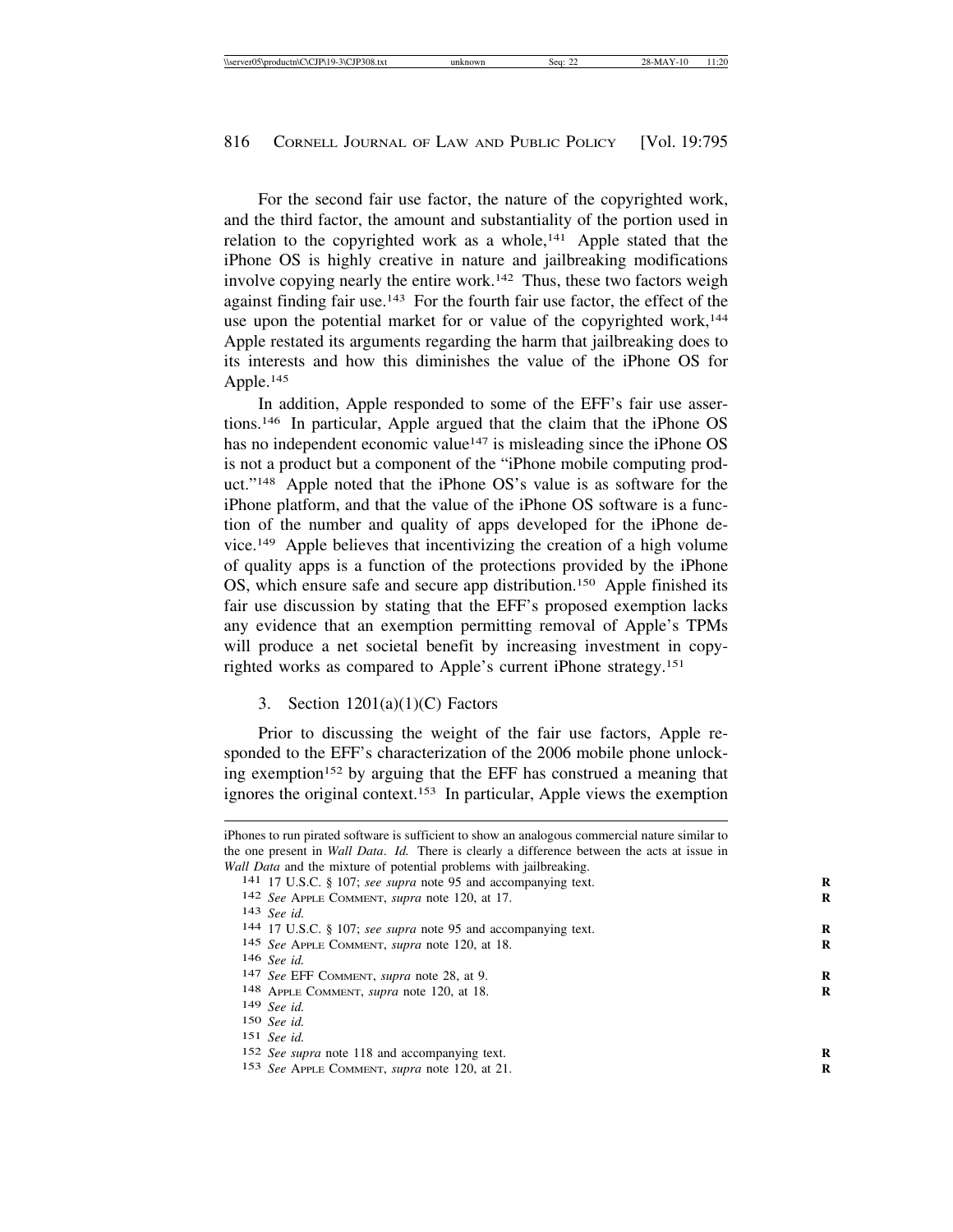narrowly and believes it only applies where the TPM does not protect a copyrighted work.154 Apple views its TPMs as protecting its copyright interest in the iPhone OS, along with its overall interest in maintaining product integrity.155

For the first factor,<sup>156</sup> the availability for use of copyrighted works, Apple argued the availability for non-infringing purposes will not be impacted because the acts at issue in the proposed exemption are infringing.157 Apple also argued that the TPMs at issue here promote the creation of copyrighted works.158 First, the TPMs ensure integrity, and that incentivizes Apple and its potential competitors to produce products like the iPhone which may otherwise be more expensive to support.<sup>159</sup> Second, the TPMs support the iPhone ecosystem which incentivizes development of creative works (apps) by providing infrastructure for development, distribution, and monetization.160 Apple noted that it reviews submitted apps to ensure that they meet certain standards and that they do not present any security or compatibility issues.161

For the second factor,<sup>162</sup> the availability for use of works for nonprofit, archival, preservation, and educational purposes, Apple argued that the harms discussed in the previous factor may have a detrimental effect on the availability concerns for this factor.163 Those harms will decrease incentives for the creation of products like the iPhone and software that runs on those devices.<sup>164</sup> With a lower output of creations, the sum of works available for nonprofit archival, preservation, and educational purposes may be harmed.165

Apple then went on to argue each remaining factor either weighed in its favor or should have no weight. For the third factor,166 the impact on criticism, comment, news reporting, teaching, scholarship, or re-

157 *See* APPLE COMMENT, *supra* note 120, at 22. **R**

164 *See id.* at 22–24.

<sup>154</sup> *See id.*

<sup>155</sup> *See id.* at 22; *supra* note 130 and accompanying text. **R**

<sup>156</sup> 17 U.S.C. § 1201(a)(1)(C)(i) (2006); *see supra* note 80 and accompanying text. **R**

<sup>158</sup> *See id.*

<sup>159</sup> *See id.* In other words, Apple believes that if the costs related to the use of the iPhone are increased for creators like Apple, fewer companies may enter the market or attempt to create similar products. *Id.* The value of the iPhone and its OS is reduced if Apple must bear the cost of support infrastructure and customer calls that relate to problems stemming from undesired jailbreaking modifications. *Id.* Apple states that this is already a problem, and that the problem may only get worse if the Library of Congress were to permit a jailbreaking exemption. *Id.*

<sup>160</sup> *See id*. at 23.

<sup>161</sup> *See id.* at 24.

<sup>162</sup> 17 U.S.C. § 1201(a)(1)(C)(ii) (2006); *see supra* note 80 and accompanying text. **R**

<sup>163</sup> *See* APPLE COMMENT, *supra* note 120, at 25. **R**

<sup>165</sup> *See id.* at 25.

<sup>166 17</sup> U.S.C. §  $1201(a)(1)(C)(iii)$ ; *see supra* note 80 and accompanying text.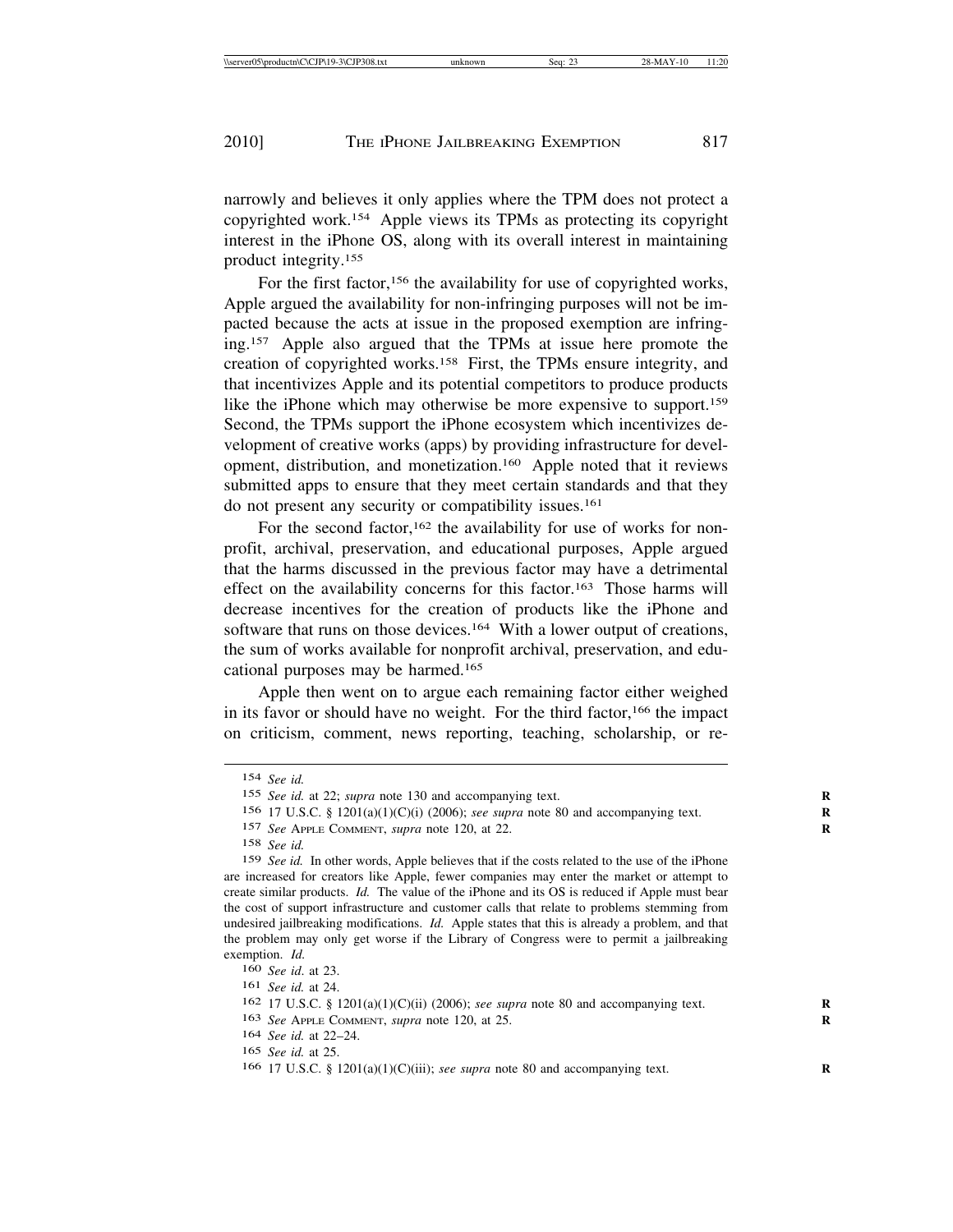search, Apple agreed with the EFF that a jailbreaking exemption would have little impact on these factors.<sup>167</sup> For the fourth factor,<sup>168</sup> the effect on the market for, or value of, copyrighted works, Apple referenced its prior discussion169 arguing that jailbreaking will reduce the incentives for the creation of copyrighted works like the iPhone OS, as well as other works like apps which, without proper protections, are more likely to be pirated by iPhone users.170 For the remaining catch-all factors,171 Apple argued it might be unwise to create an interoperability exemption since Congress has already spoken on the issue in  $\S$  1201(f).<sup>172</sup> Apple ends its discussion by re-emphasizing that it believes the EFF has failed to demonstrate the required harm.<sup>173</sup>

### C. *Other Views on the Proposed Exemption*

Since the exemption process is ongoing and many of the filings and comments discussed here have only been available for a matter of months, there is little available scholarship on the proposed exemption.174 One author, Ryan Witte, argues that an exemption should be granted based solely on a fair use analysis.175

Specifically, Witte argues that three of the four fair use factors weigh in favor of a jailbreaking exemption.<sup>176</sup> For the first fair use factor, the purpose and character of the use,<sup>177</sup> Witte aligns with the EFF in arguing that the nature of the use is personal, and since jailbreaking software, like PwnageTool, is distributed without any financial gain, the factor should favor a fair use exemption.178

As to the second fair use factor, the nature of the copyrighted work,179 Witte compares iPhone TPMs to the protections at issue in *Lexmark Int'l Inc. v. Static Control*. 180 Witte argues that to the extent

<sup>167</sup> *See* APPLE COMMENT, *supra* note 120, at 25. **R**

<sup>168 17</sup> U.S.C. §  $1201(a)(1)(C)(iv)$ ; *see supra* note 80 and accompanying text.

<sup>169</sup> *See* APPLE COMMENT, *supra* note 120, at 12. **R**

<sup>171 17</sup> U.S.C. §  $1201(a)(1)(C)(v)$ ; *see supra* note 80 and accompanying text.

<sup>172</sup> *See* APPLE COMMENT, *supra* note 120, at 25. **R**

<sup>173</sup> *See id.* at 25–26. The requisite harm issue is outside of the scope of this Note and so the details of the EFF's and Apple's claims regarding the related burden are omitted.<br><sup>174</sup> As of February 19, 2010, the Library of Congress has yet to publish its rulemaking; it

was originally due at the end of October 2009.

<sup>175</sup> Ryan Benjamin Witte, *Breaking Out of Section 1201(a) Liability: Why Jailbreaking the iPhone Constitutes Fair Use Under Copyright*, (unpublished working paper), *available at* http://papers.ssrn.com/sol3/papers.cfm?abstract\_id=1371863.<br>176 See id. at 11.

<sup>177 17</sup> U.S.C. § 107(1) (2006); *see supra* note 95 and accompanying text.

<sup>178</sup> *See* Witte, *supra* note 175, at 4–5. **R**

<sup>179</sup> 17 U.S.C. § 107(2); *see supra* note 95 and accompanying text. **R**

<sup>180</sup> 387 F.3d 522 (6th Cir. 2004) (concluding that a computer 'lock-out' code falls outside of the protections of copyright law and the DMCA partly because of the merger doctrine which precludes copyright protection from works where the idea, which is not generally pro-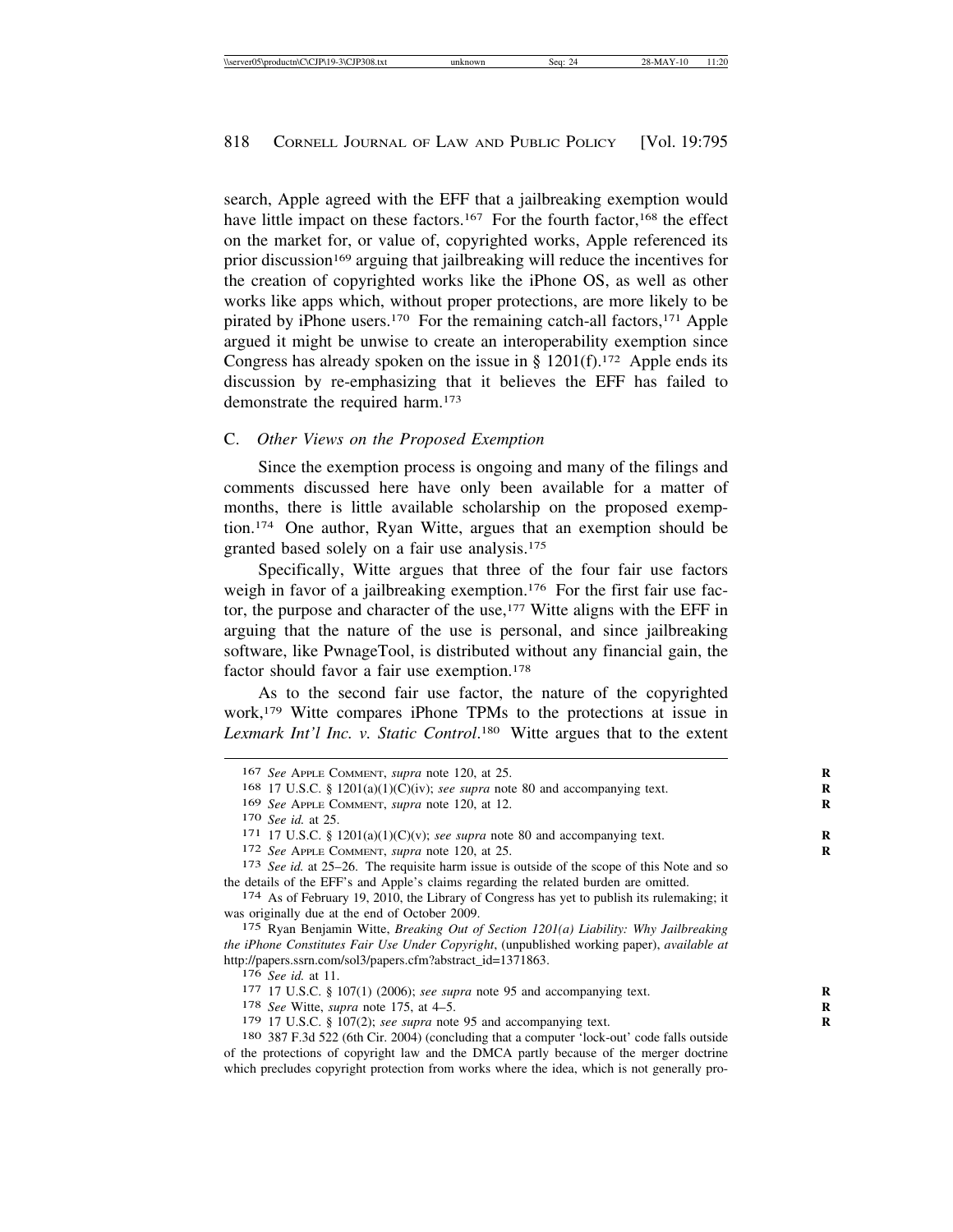that Apple's iPhone OS is similar to the lock-out mechanisms in *Lexmark*, the nature of the iPhone OS suggests it deserves little protection.181 Finally, the author argues that "in order to avoid overly broad copyright protection at the expense of non-infringing uses, the Librarian [of Congress] should find that the incorporation of Apple's [iPhone OS] constitutes fair use."<sup>182</sup>

For the third factor, the amount of the copyrighted work used,<sup>183</sup> Witte admits that virtually all of Apple's software is copied and re-used as part of the jailbreaking process, but he suggests this use "will neither impact the market for the original firmware, nor the iPhone itself."184

Discussing the fourth factor, the effect on the market for the copyrighted work,185 Witte essentially sides with the EFF's view that the iPhone OS has no independent economic value.186 The author argues that demand for the iPhone device will not decrease if jailbreaking is permitted, and the market will not be harmed as a result.187

#### IV. ANALYSIS

While each side has raised significant concerns regarding whether the Library of Congress should grant the proposed exemption, prior judicial opinions and Library of Congress rulemakings suggest that the proposed exemption will be denied. From a policy perspective, this Note argues such a result may have negative implications for owners of tethered devices, such as the iPhone. More broadly, this Note argues that current interpretations of the DMCA may be a threat to the innovation the law was arguably intended to protect. Regardless, the courts and the Library of Congress have interpreted the Congressional mandate under the DMCA as weighing strongly in favor of copyright holders when it comes to balancing the rights of creators and consumers and the Library is unlikely to exempt the proposed class.

This final section of the paper will discuss potential harms to consumers and Apple and will then review past judicial decisions and Library of Congress rulemakings as a component of an analysis of the legal landscape. Finally, this section will conclude with a brief policy discussion raising concerns about the impact of the DMCA.

tectable under copyright, cannot be otherwise separated from the author's expression); *see* Witte, *supra* note 175, at 6-8.

<sup>181</sup> *See* Witte, *supra* note 175, at 6-8.

<sup>182</sup> *Id.* at 8.

<sup>183</sup> 17 U.S.C. § 107(3); *see supra* note 95 and accompanying text. **R**

<sup>184</sup> Witte, *supra* note 175, at 8–9. **R**

<sup>185</sup> 17 U.S.C. § 107(4); *see supra* note 95 and accompanying text. **R**

<sup>186</sup> *See* Witte, *supra* note 175, at 10. **R**

<sup>187</sup> *See id.*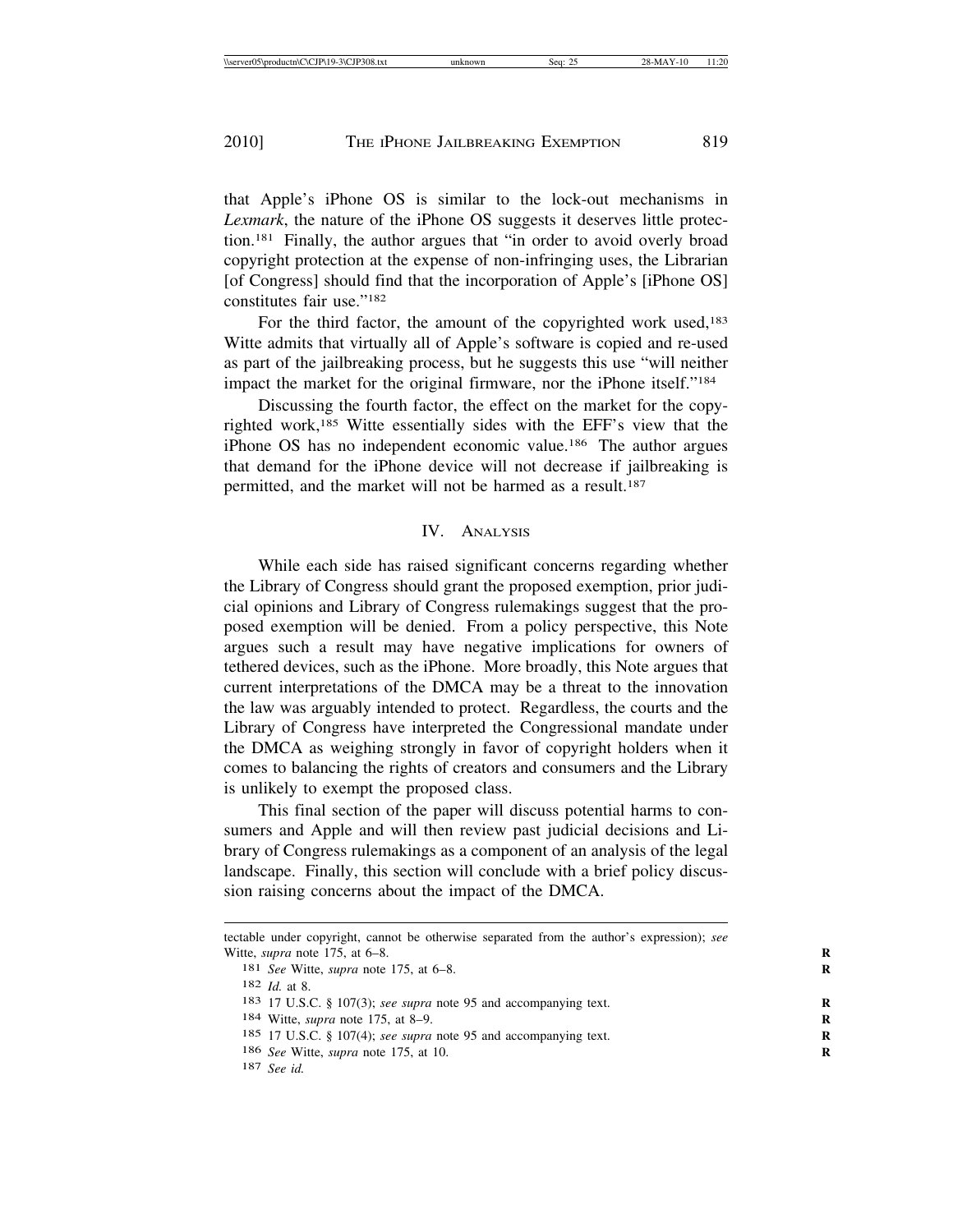#### A. *Consumer Harm*

The EFF's proposed exemption comments, as well as other comments submitted to the Library of Congress, demonstrate that some consumers have a strong interest in running legitimately obtained third-party apps on their mobile devices. At the time of the EFF's initial finding in December 2008, it stated an estimated 350,000 consumers had jailbroken their phones and utilized Cydia, an alternative to Apple's App Store that sells licensed apps that may otherwise be unavailable through official channels.188 While there is no specific data available to show how many jailbroken iPhones are used to run pirated apps, it is clear that there are legitimate pro-copyright reasons for permitting jailbreaking.<sup>189</sup>

Additionally, some individuals submitted comments to the Library of Congress describing the particular legitimate ways they wish to use their mobile devices.190 For example, Joseph Hall wrote to explain his desire to run a video app that Apple has refused to sell through its App Store.191 He uses a jailbroken iPhone to make short video clips as a part of his research for a major university.192 While one could argue he should just buy a video camera or buy the latest version of the iPhone capable of playing video out of the box, it is understandable for a consumer to want to use his lawfully owned device in a convenient manner especially given that the original iPhone is capable of operating as a video camera. Furthermore, it is difficult to argue that this particular use does any harm to Apple's interest. In this instance, Apple has made money from selling the iPhone device to Mr. Hall, and Mr. Hall is better off because he is able to take advantage of the device's capabilities in order to make his research easier. It is likely that consumers like Mr. Hall may have a greater demand for the iPhone device because of the availability of unapproved third-party apps.

<sup>188</sup> EFF COMMENT, *supra* note 28, at 7 (citing Erica Sadun, *The Story Behind Cydia on* **R** *the iPhone*, ARS TECHNICA, Oct. 8, 2008, http://arstechnica.com/journals/apple.ars/2008/10/08/ the-story-behind-cydia-on-the-iphone)).

<sup>189</sup> *See, e.g.*, Sadun, *supra* note 188 (discussing the various apps available through Cydia **R** that cannot be sold through Apple because they offer features which Apple does not permit).

<sup>190</sup> *See* Responses to Comments, Exemption to Prohibition on Circumvention of Copyright Protection Systems for Access Control Technologies, http://www.copyright.gov/1201/ 2008/responses/index.html (last visited Mar. 17, 2010).

<sup>191</sup> Letter from Joseph Lorenzo Hall, Ph.D, Center for Information Technology Policy, to Office of the General Counsel, U.S. Copyright Office (Jan. 30, 2009), *available at* http://www. copyright.gov/1201/2008/responses/joseph-hall-09.pdf.

<sup>192</sup> *Id.* While the newer iPhone 3GS model is capable of recording videos out of the box, Apple does not list the original iPhone as capable of recording video. *See* iPhone 3GS Technical Specifications, http://www.apple.com/iphone/specs.html (last visited Mar. 8, 2010); iPhone 3G Technical Specifications, http://www.apple.com/iphone/specs-3g.html (last visited Mar. 8, 2010).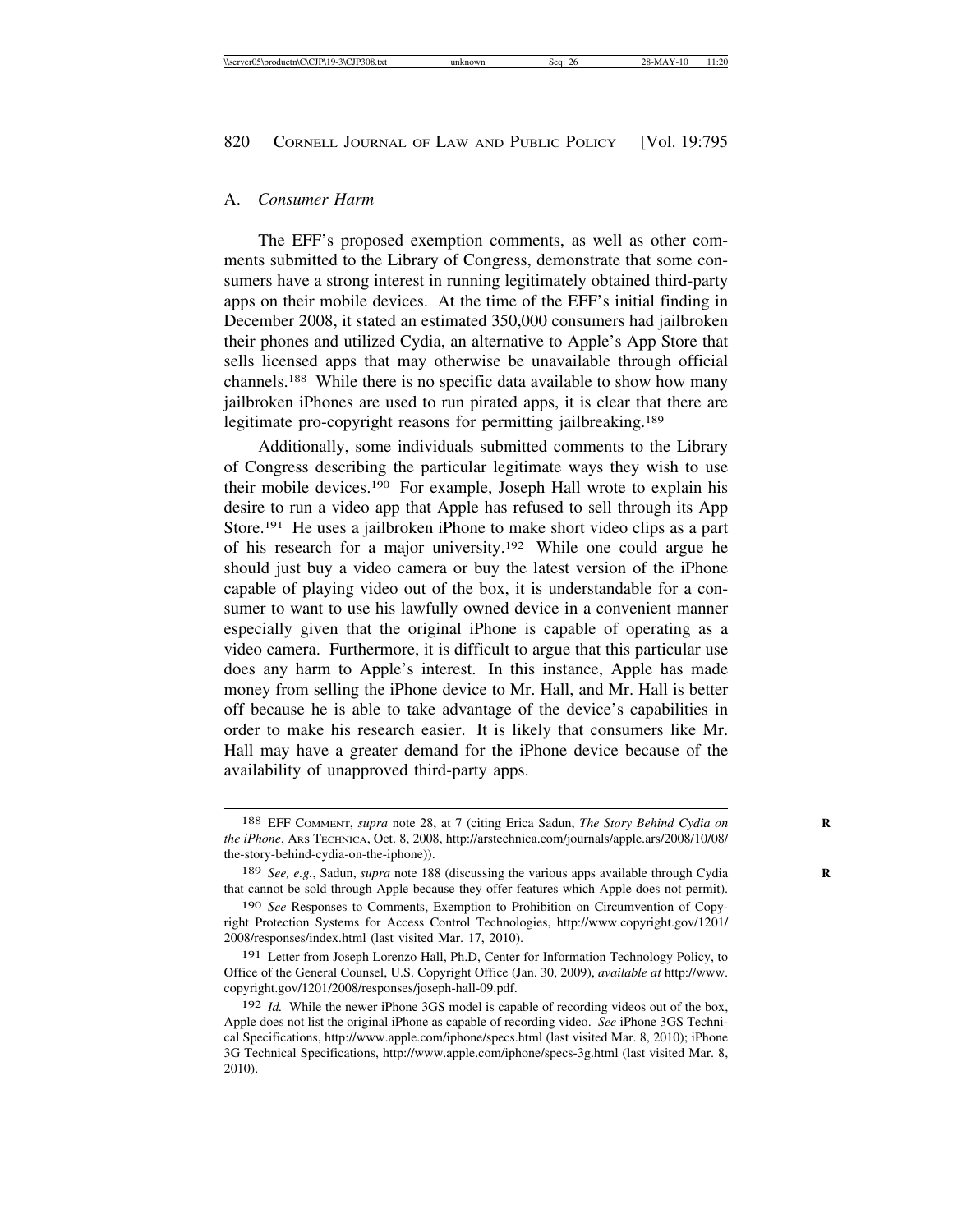#### B. *Potential Harm to Apple*

While people, like Mr. Hall, may have a clear and understandable interest in jailbreaking their iPhone devices, Apple posits that its own interests will be adversely impacted if the Library of Congress exempts jailbreaking.193 As Apple argues, it has a strong interest in maintaining a consistent user experience and in reducing support costs.194 While the argument that jailbreaking increases support costs makes sense, it is not clear if a court would find a proximate relationship between copyright interests and the harm this places on Apple.

Apple has strong interests in providing a consistent user experience. It markets the iPhone by focusing on the many apps the device can play.195 Although the iPhone may feel like a full-featured computing device, Apple had to make design choices including balancing the size of the unit, size of the battery, operating speed of the processor, and the amount of volatile high-speed memory (RAM).196 While consumers may want a small and responsive phone with great battery life, these factors often conflict with each other, leading manufacturers to make compromises. One such compromise on the iPhone is to virtually ban the running of apps in the background.197 Desktop computer users take for granted the ability to have many programs running simultaneously (multitasking). For example, a consumer may write a paper using a word processing program while running an instant messaging program in the background. Computer users often switch back and forth between these types of applications, however, this capability requires more memory and processing power than if only one application is run at a time. For the iPhone, Apple chose to limit background processing making it impossible to multitask. If a desktop computer worked like this, it would mean

194 *See supra* note 136 and accompanying text. **R**

195 *See, e.g.*, Press Release, Apple Inc., App Store Downloads Top 100 Million Worldwide (Sept. 9, 2008), *available at* http://www.apple.com/pr/library/2008/09/09appstore.html.

196 *See, e.g.*, Mark Burgess & Frode Eika Sandnes, *A Promise Theory Approach to Collaborative Power Reduction in a Pervasive Computing Environment, in LECTURE NOTES IN* COMPUTER SCIENCE 616 (Aug. 25, 2006), *available at* http://www.springerlink.com/content/t6 69g12u50r7l008/ (describing the problems stemming from the relationship between battery life and processor usage).

197 *See* Rob Griffiths, *Some Background on Background Processes*, MACWORLD.COM, Jun. 10, 2008, http://www.macworld.com/article/133867/2008/06/backgroundprocesses.html.

<sup>193</sup> While completely speculative, it is possible that an exemption may have little realworld impact. Many iPhone owners have jailbroken their phones already, unaware of or despite potential legal consequences. *See* EFF COMMENT at 5 (noting that over 350,000 users had jailbroken their phones as of fall 2008). It may be the case then that an official exemption will lead to minimal change in the demand for jailbreaking. Creators like Apple will likely caution about the risks of these activities and are able to keep many consumers in check by voiding their warranties if they jailbreak. At the same time, many developers may see jailbreaking as an opportunity to develop programs outside of Apple's restrictions on features. These new apps may drive consumer demand for jailbreaking.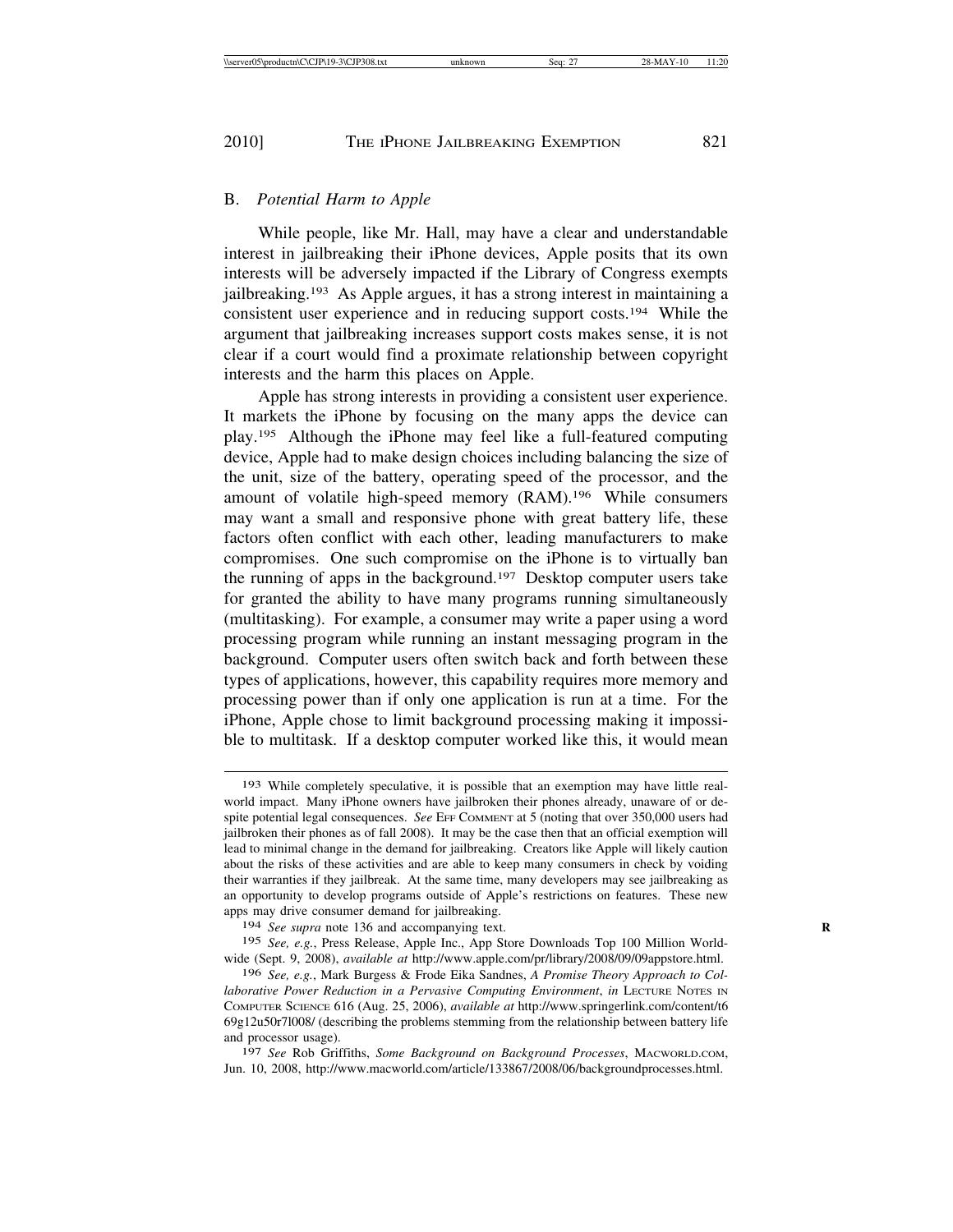consumers would have to save and quit their word processor before opening and signing into their instant messaging client to converse with a colleague.198

The iPhone likely has these types of restrictions on multitasking, as well as restrictions on the use of certain apps, because Apple wants to ensure consumers experience great battery life and fast response from the iPhone device and its apps. In order to create this positive user experience, Apple chose to place limits on the iPhone's operations. If jailbreaking were permitted, memory hogging third-party apps or other iPhone OS modifications may increase features with the effect of decreasing battery life or straining the processor in ways that take away from the quick response time Apple intended as part of the positive iPhone experience.199

Finally, Apple has a strong interest in reducing app piracy. While jailbreaking on its own does not interfere with the TPMs designed to prevent copying of apps distributed through the App store, jailbreaking is a necessary step on the road to running pirated apps. People like Mr. Hall demonstrate that there are legitimate reasons to allow users to download and run apps from sources other than Apple's App Store.200 Unfortunately, opening the door to permit developers to distribute their apps outsides of Apple's official channel also means unlocking part of the protections designed to prevent users from running pirated apps, which could hurt developers and may lower overall incentives for app development. Apple's "ecosystem" provides strong incentives for developers to produce apps because it is safe and secure. Owners of iPhones who have not jailbroken their devices have no way to run pirated apps, and these restrictions help to ensure apps are only acquired through Apple's legitimate channel. While this system may reduce iPhone users' choices regarding where to purchase their apps or what types of apps they can use on their iPhone, it also creates strong incentives for the production of copyrighted works (apps). As the volume of apps in-

<sup>198</sup> Users of MS-DOS or early versions of Microsoft Windows may be familiar with this scenario.

<sup>199</sup> When using an Apple Macintosh computer or a PC running a version of Microsoft Windows, there are times when everything slows down—video playback may appear choppy or scrolling in a web browser may no longer appear smooth. This type of behavior may be the result of using too many programs at once and it likely affects how consumers view their computing experience. It is possible that Apple wished to limit these negative experiences on the iPhone by placing limits on running multiple programs simultaneously. Likely due to these concerns, Google's Android OS has a policy of permitting multi-tasking but with the understanding that the phone may close background applications when the system needs to free up memory or processing time. *See* Peter Bright, *Leaked: WinPhone 7 Series Dev to Use Almost All Managed Code*, ARS TECHNICA, Feb. 19, 2010, http://arstechnica.com/microsoft/ news/2010/02/windows-phone-7-series-development-kit-info-leaks.ars.

<sup>200</sup> *See* Hall, *supra* note 191 and accompanying text. **R**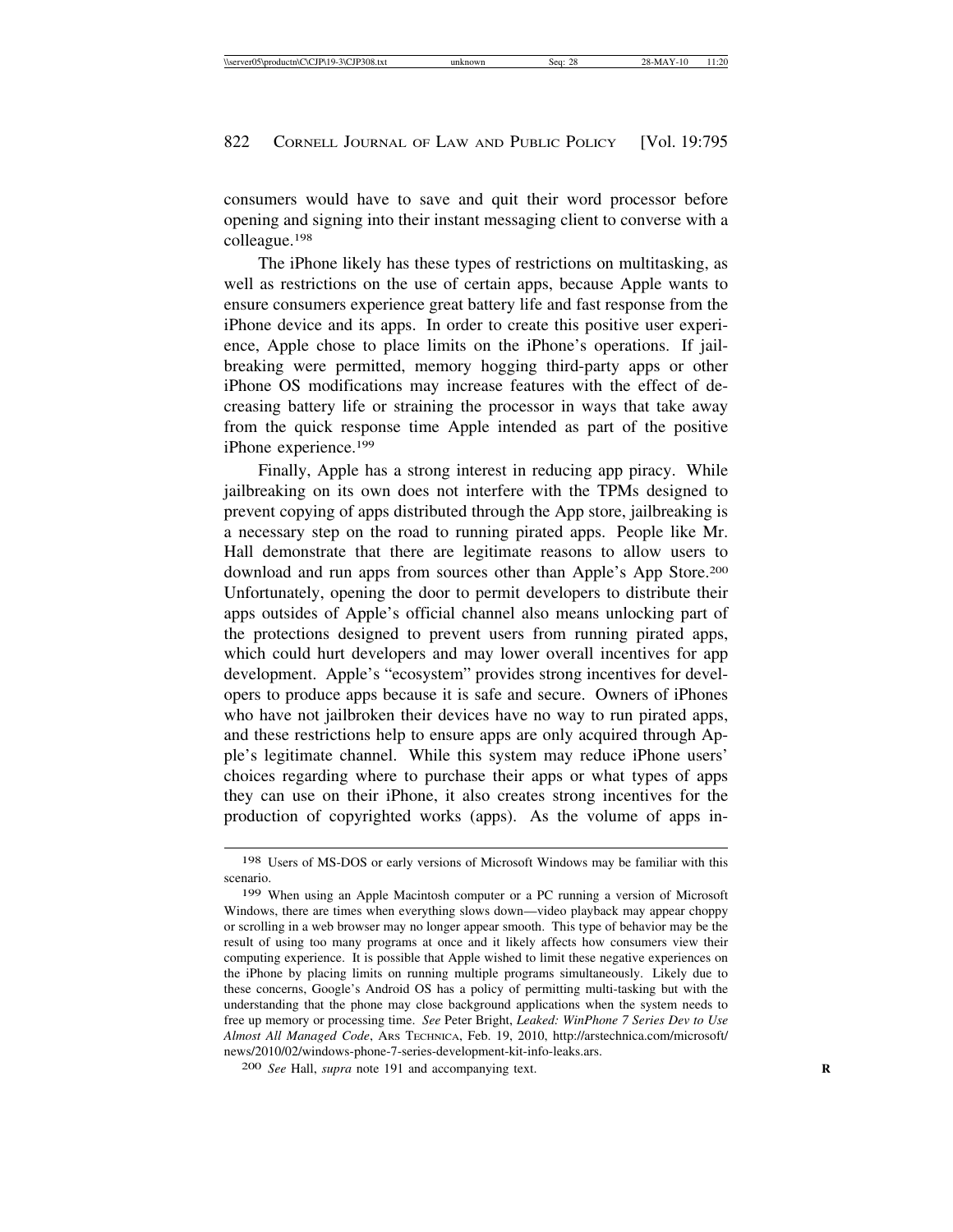creases, the value of the iPhone increases for consumers because each app essentially adds new capabilities or features to the phone. The resulting increased demand for iPhones and its accompanying iPhone OS creates value for Apple because of a higher volume of iPhone sales. Jailbreaking may lessen the incentives that Apple has created for developers to create new apps.

## C. *Legal Arguments*

While the concerns of the public and Apple have great importance in this debate, the outcome of the proposed exemption will depend on the law and not on public and private interests directly. In particular, Apple and the EFF have made some questionable claims regarding 17 U.S.C. § 117, fair use, and the likely final outcome for the proposed exemption.

1. Section 117

The EFF and Apple both make questionable claims regarding § 117; however, Apple's argument more closely fits with the court's views in *Krause v. Titleserv, Inc.*201 While Apple's overall argument may be stronger, it makes a weak argument regarding the ability to negate the § 117(a) adaptation right by contract. Regardless of the outcome of this issue, the EFF fails to demonstrate how jailbreaking could fall within the scope of the § 117(a) adaptation right if Apple's very aim was to prohibit these types of modifications.202

In order for § 117 to apply, *Krause* states that while the possessor of the program need not be the original creator or owner of the work, there must be "sufficient incidents of ownership over a copy of the program to be sensibly considered the owner of the copy."203 In other words, one threshold requirement for § 117 is that the user must own the particular copy of the work at issue. Apple claims that it has contractually limited the adaptation rights of all users.204 Apple relies on the CONTU Report, which states that copyright owners may elect to contractually prohibit adaptations.205 Apple points out that § 117 cases extensively cite the CONTU report, but courts have never addressed this issue directly.206 Further, at least one case suggests in dicta that even where there is a contract, the creator's right to exclude adaptation by contract is not abso-

<sup>201</sup> 402 F.3d 119 (2d Cir. 2005).

<sup>202</sup> *See supra* notes 127–29 and accompanying text. **R**

<sup>203</sup> *Krause*, 402 F.3d at 124.

<sup>204</sup> APPLE COMMENT, *supra* note 120, at 13–14. **R**

<sup>205</sup> CONTU Report, *supra* note 127, at 13–14. **R**

<sup>206</sup> *See* APPLE COMMENT, *supra* note 120, at 14. **R**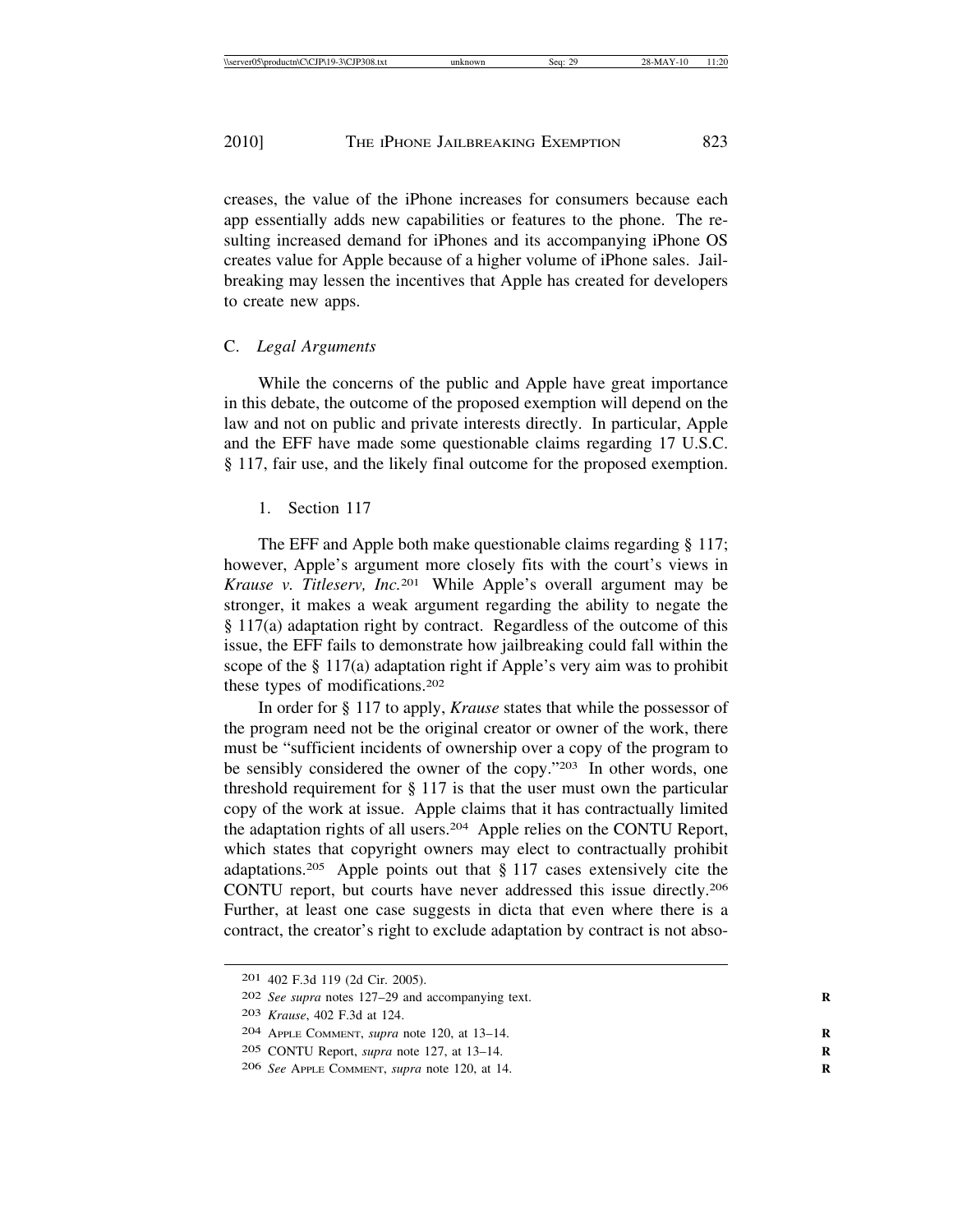lute.207 The outcome of Apple's contract negation argument is unclear given the lack of a definitive judicial holding.

While Apple's claims regarding contracting around § 117 might be correct, its arguments regarding the scope of permissible adaptations is more in line with caselaw. Here, the EFF argues:

> The court in *Krause v. Titleserv* also recognized that § 117(a) permits the owner of a copy of a computer program not only to make additional copies, but also to adapt those copies to add new capabilities, so long as the changes do not 'harm the interests of the copyright proprietor.' Where jailbreaking is concerned, the changes to the [iPhone OS] are made solely in order to facilitate the interoperability of the phone with third-party applications, and the resulting modified firmware is used on the phone on which the firmware was originally installed.208

The first issue with the EFF's argument is that real harms will result if the Library exempts jailbreaking. Apple has understandable concerns regarding maintaining a consistent and high quality user experience that may be tarnished by processor-hungry programs causing the iPhone to run slowly or significantly reduce the device's battery life. Further, Apple correctly points out that the *Krause* court believed the scope of permissible adaptations depends on the "use envisioned in the creation of the program."209 In *Krause*, the program at issue was a business records management program.210 The permitted modifications included making changes to reflect the current business operational needs of the owner of the copy of the program.211 The iPhone and the jailbreaking adaptation seem significantly different considering that the iPhone was always locked-down to ensure that only Apple-approved code may be executed. Apple designed the iPhone OS with the specific intent of maintaining operational integrity, including through the restrictions on the use of non-App Store apps. If this view of Apple's envisioned use of the iPhone OS is correct, it is hard to imagine that an adaptation which destroys these protections could fall within the scope of adaptations permitted under § 117.

208 EFF COMMENT, *supra* note 28, at 9. **R**

210 Krause v. Titleserv, Inc., 402 F.3d 119, 120 (2d Cir. 2005).

<sup>207</sup> Foresight Res. Corp. v. Pfortmiller, 719 F. Supp. 1006, 1010 (D. Kan. 1989).

<sup>209</sup> APPLE COMMENT, *supra* note 120, at 17 (citing Krause v. Titleserv, Inc., 402 F.3d 119, **R** 129 (2d Cir. 2005)).

<sup>211</sup> *Id.*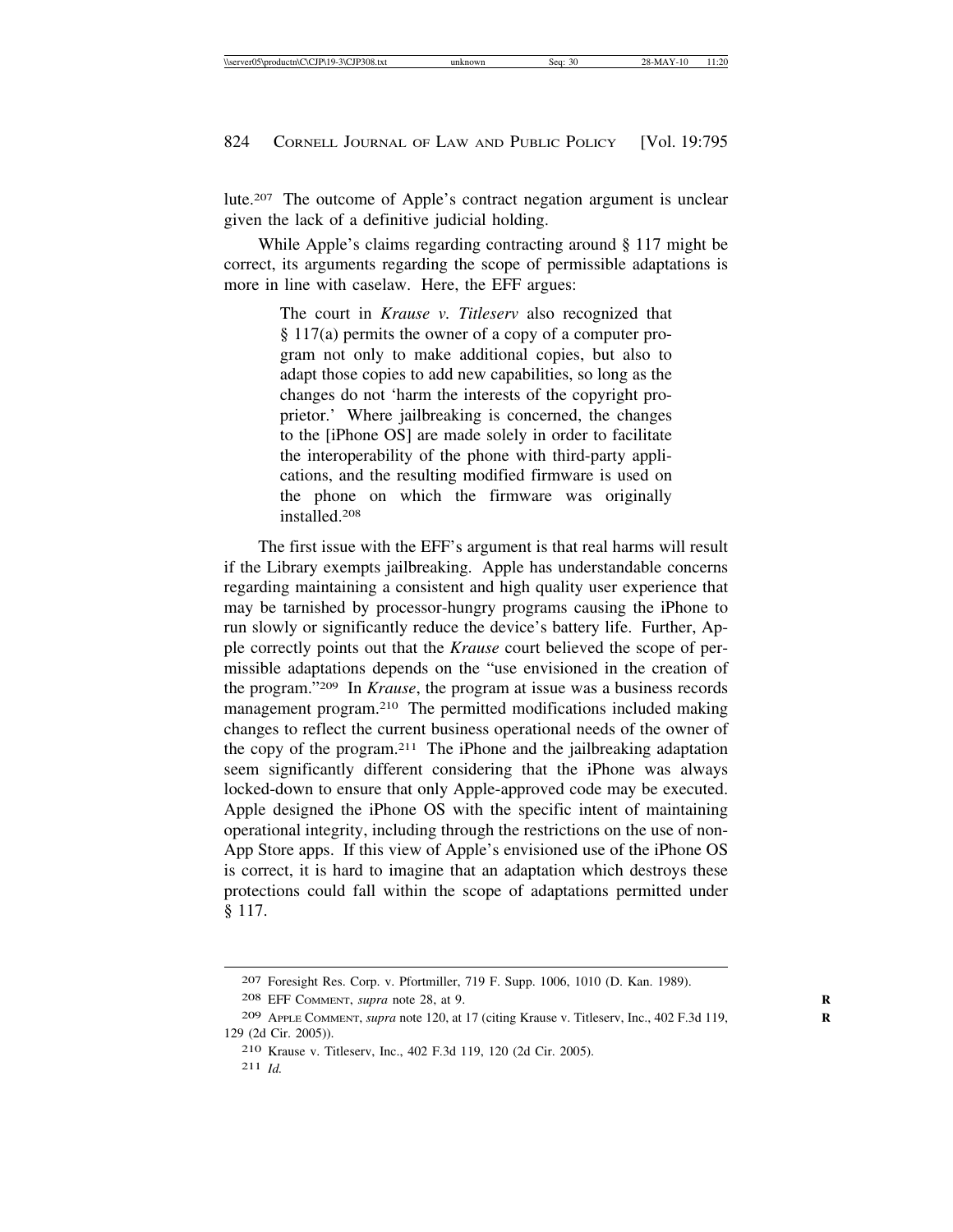### 2. Fair Use

While the EFF makes some strong points in its fair use argument, the DMCA exemption will likely be denied independent of whether the Library of Congress agrees with Apple or the EFF with regard to fair use.<sup>212</sup> Even the EFF and Witte's<sup>213</sup> respective fair use arguments, however, are not ironclad. Both make questionable claims regarding the fourth fair use factor, the effect of the use upon the potential market for or value of the copyrighted work.214 The EFF argued that the fourth factor favors fair use: "Insofar as smart phone makers do not copy or distribute [the iPhone OS] separately from the smart phones themselves, the jailbreaking activities of individual phone owners cannot harm the market for the phone/[iPhone OS] bundle."215

The EFF continues to argue that the iPhone OS has no independent economic value separate from the iPhone.216 This argument ignores the incentives Apple has created through the many TPMs used on the iPhone in order to provide an environment where it is easy to monetize apps and impossible to run pirated copies. To the extent that the iPhone's value depends on the number and quality of apps available for use, it seems that activities like jailbreaking would decrease incentives to create new apps and that this decrease would lower the value of the iPhone. While the EFF may be correct that some specific consumers, such as Mr. Hall,<sup>217</sup> will be more likely to demand the iPhone if allowed to jailbreak, the aggregate effect of jailbreaking may have deleterious effects on the current incentives to create apps and on the value of the iPhone OS.

## 3. DMCA

Whether Apple or the EFF are correct in their arguments regarding fair use and § 117, the proposed exemption may still fail because of the wide scope of its applicability. The proposed exemption would apply to smart phones generally and not just the iPhone. Furthermore, virtually all consumers would fall within the class of users permitted to jailbreak. The problem with such a wide scope is that the design of each smart phone may vary substantially, and possibly, the steps necessary for jailbreaking may also compromise otherwise protected software and media. The fact that jailbreaking some devices may potentially compromise

<sup>212</sup> *See supra* Part III (discussing the likely problems with the scope of the proposed class).

<sup>213</sup> *See* Witte, *supra* note 175. **R**

<sup>214</sup> 17 U.S.C. § 107(4) (2006).

<sup>215</sup> EFF COMMENT, *supra* note 28, at 9. **R**

<sup>216</sup> *Id.*

<sup>217</sup> *See* Hall, *supra* note 191 and accompanying text. **R**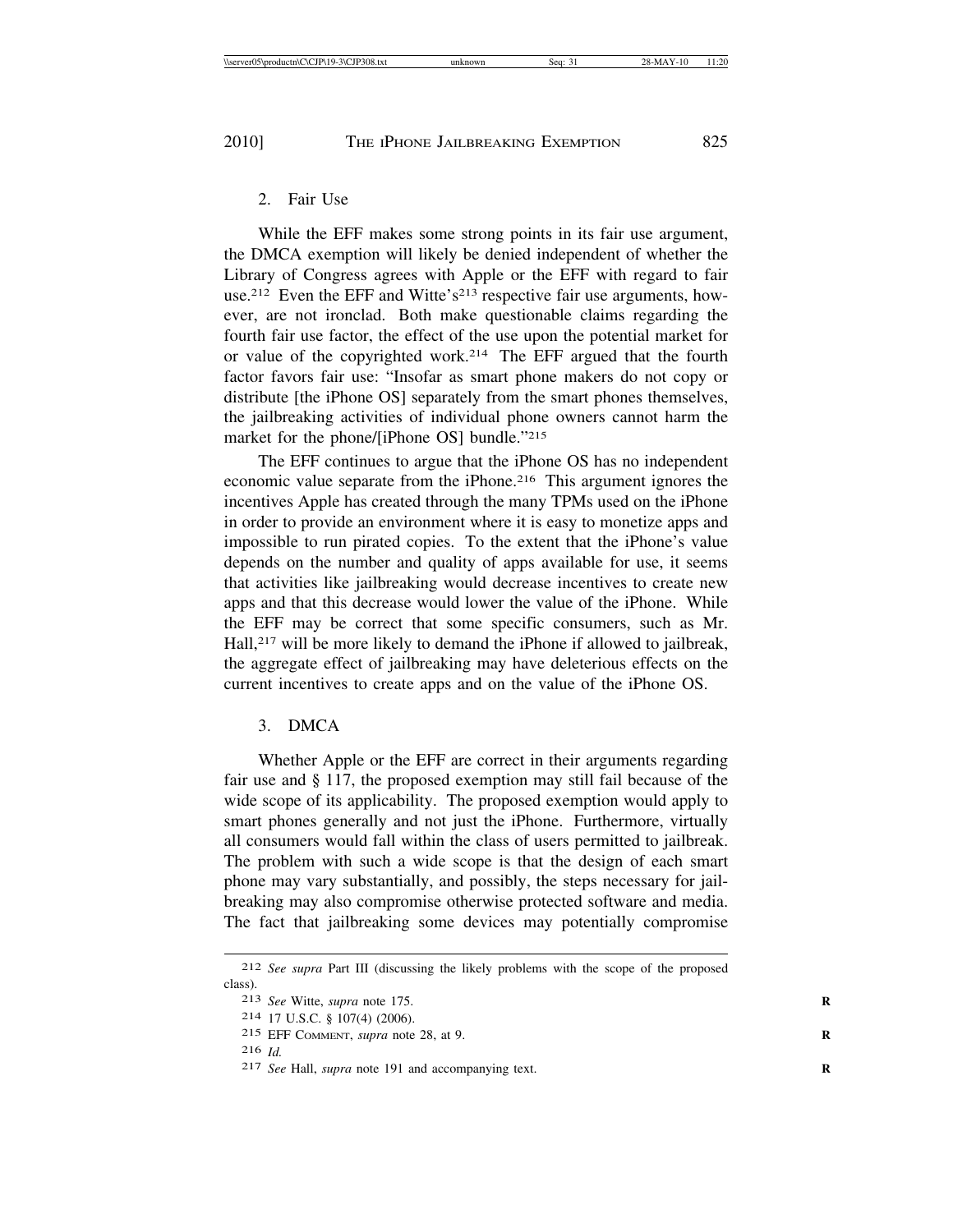TPMs aimed at preventing the copying of protected media may be a dispositive factor for the Library.218

In previous rulings, the Library of Congress has addressed issues analogous to the proposed jailbreaking exemption. Perhaps the strongest and most recent example comes from the 2006 rulemaking. That rulemaking denied a proposed exemption for playing region-coded DVDs.219 Commercial movies distributed on DVD are classified by geographical region.220 For example, DVDs purchased in North America are in Region 1 and those sold in China are in Region 6.221 DVDs and DVD players sold in each region share the same Region code, and DVD players are only supposed to play DVDs for one region. Just as the iPhone will play Apple authorized apps only, a Region 1 DVD player will play DVDs coded for Region 1 only. Also, some movies may be released in one region but not in others.222 The result of these complications is that American viewers may be unable to watch certain movies that have not been released for Region 1. This restriction on the ability to play the movies that one wants is quite similar to the jailbreaking interest in playing apps of all kinds independent of Apple's approval. The Register of Copyrights denied an exemption for region-coded DVD in part because of a finding that alternatives existed for playing DVDs from other regions, including buying a second DVD player with the desired region code.<sup>223</sup> Additionally, the Register of Copyrights viewed the restriction as an inconvenience and not a harm because of available alternatives.224 Perhaps the Register of Copyrights will recommend that people like Mr. Hall, who wish to make videos with their iPhones, just buy a video camera or a newer iPhone model instead.<sup>225</sup>

A second analogous use that has not been addressed directly by the Register of Copyrights, but that has been considered in court, is mod chips for video game systems. Mod chips are computer chips which can be soldered to video game systems in order to defeat the copy protection

<sup>218</sup> 2006 RECOMMENDATION, *supra* note 79, at 52. **R**

<sup>219</sup> *See id.* at 74.

<sup>220</sup> *See id.*

<sup>221</sup> *See generally* ROBERT C. BIRD & SUBHASH C. JAIN, THE GLOBAL CHALLENGE OF INTELLECTUAL PROPERTY RIGHTS (2008) (discussing the use of regional codes to prevent the viewing of pirated DVDs).

<sup>222</sup> For example, a 2001 Washington Post article noted that "immigrants who want to watch movies from their home, language students and foreign film enthusiasts," are some of the groups that are negatively impacted by the region code system and sometimes resort to the use of banned multiregion DVD players. James C. Luh, *Breaking Down DVD Borders*, WASH. POST, June 1, 2001, http://www.washingtonpost.com/ac2/wp-dyn/A5310-2001May31.

<sup>223</sup> 2006 RECOMMENDATION, *supra* note 79, at 75. **R**

<sup>224</sup> *See id.* at 75–76.

<sup>225</sup> *See* Hall, *supra* note 191. **R**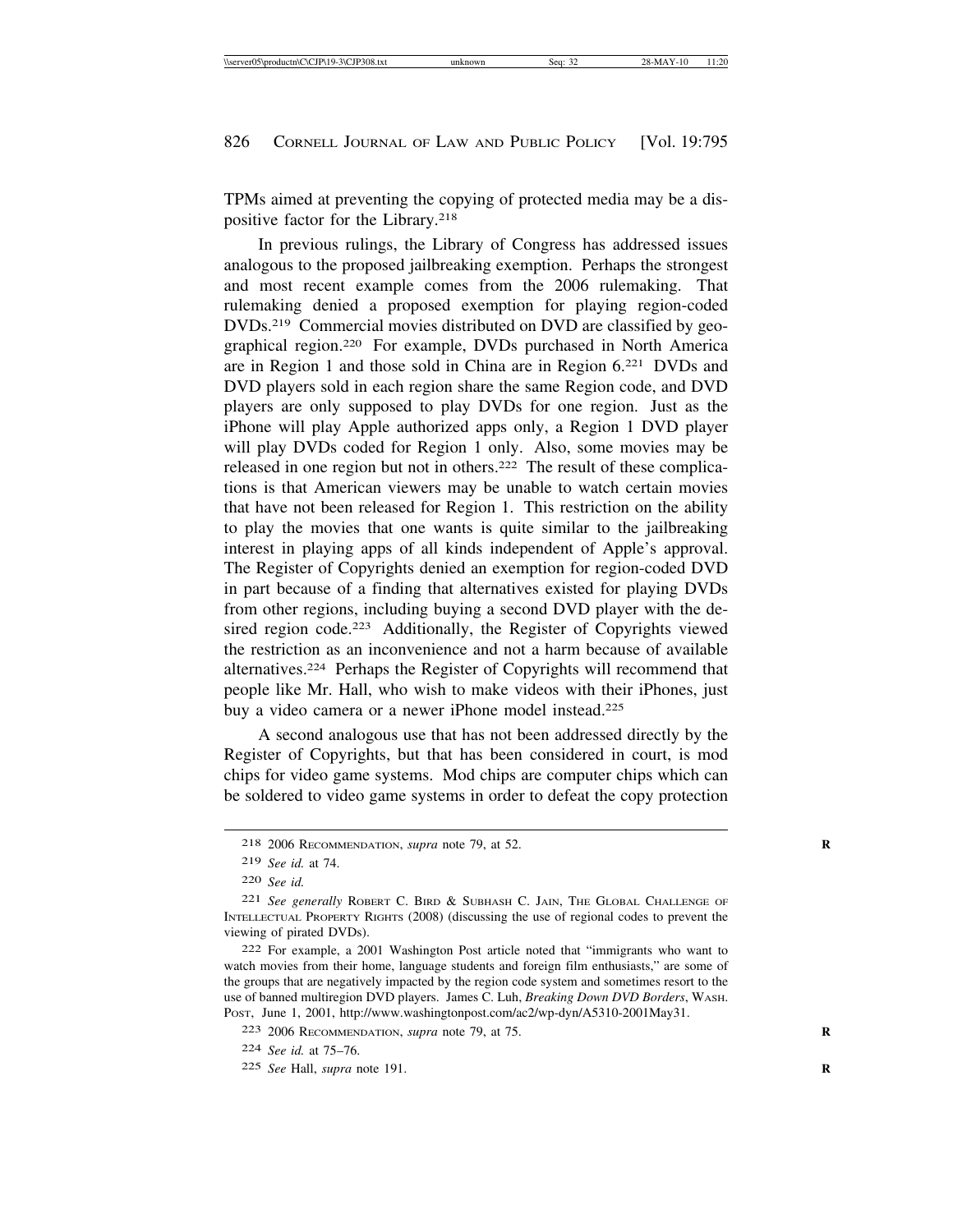measures.226 These chips defeat video game system TPMs that block the system from running copied game discs, games intended for a different geographical market (similar to DVD Region Codes), and also unlicensed third-party software. Just as Apple uses TPMs to block the use of non-App Store programs, video game manufacturers such as Sony have used TPMs to ensure only Sony-authorized software can be run on its machines.227 In *Sony Computer Entertainment America, Inc. v. Filipiak*, 228 the court found an individual liable for distributing mod chips in violation of the DMCA.229 Because the protections defeated through jailbreaking are similar to those defeated by mod chips, *Filipiak* provides further support for the argument that the proposed jailbreaking exemption will be denied.

## 4. Policy: Innovation Incentives

While I argue Apple is likely to prevail in its quest to quash the proposed jailbreaking exemption, I do not believe this outcome, which comports with contemporary interpretations of the DMCA, is necessarily the best result for the public. While the iPhone's closed model has attracted consumers and developers in a manner that appears to have raised consumer interest in the smartphone market, it has also arguably hindered the development of valuable disruptive technical innovation.

The goal of the anti-circumvention provisions is in part to ensure that content creators will continue to control the digital distribution of their media (music, movies, software, etc.). According to a U.S. Copyright Office Summary, the anti-circumvention provision and its associated causes of actions, "provide legal protection that the international copyright community deemed critical to the safe and efficient exploitation of works on digital networks."230 In other words, legislators likely felt the enactment of the DMCA was necessary to protect copyright holders so that they will continue to have incentives to produce new creative works. While such an aim, if achievable, seems laudable, it is ironic that the DMCA can be relied upon to exclude those who wish to create new and innovative software for locked-down devices like the iPhone.<sup>231</sup> In a

<sup>226</sup> *See* Phillip A. Harris, Jr., *Mod Chips and Homebrew: A Recipe for Their Continued Use in Wake of* Sony v. Divineo, 9 N.C. J.L. & TECH. 113, 115–16 (2007).<br>
<sup>227</sup> *See id.* 228 406 F. Supp. 2d 1068 (N.D. Cal. 2005).<br>
<sup>229</sup> *Id.* at 1076–77.

<sup>&</sup>lt;sup>230</sup> U.S. COPYRIGHT OFFICE, SUMMARY OF THE DIGITAL MILLENNIUM COPYRIGHT ACT 3 (1998), *available at* http://www.copyright.gov/legislation/dmca.pdf. <sup>231</sup> *See, e.g.*, Roi Carthy, *Tawkon Measures the Radiation Spewing From Your iPhone.*

*No Wonder Apple Doesn't Approve It*, TECHCRUNCH, Mar. 4, 2010, http://techcrunch.com/ 2010/03/04/tawkon-iphone-radiation (discussing a software company's inability to get Apple's approval for an app which attempts to predict the level of radiation emitted by the phone depending on various factors such as the specific model and location of the device).